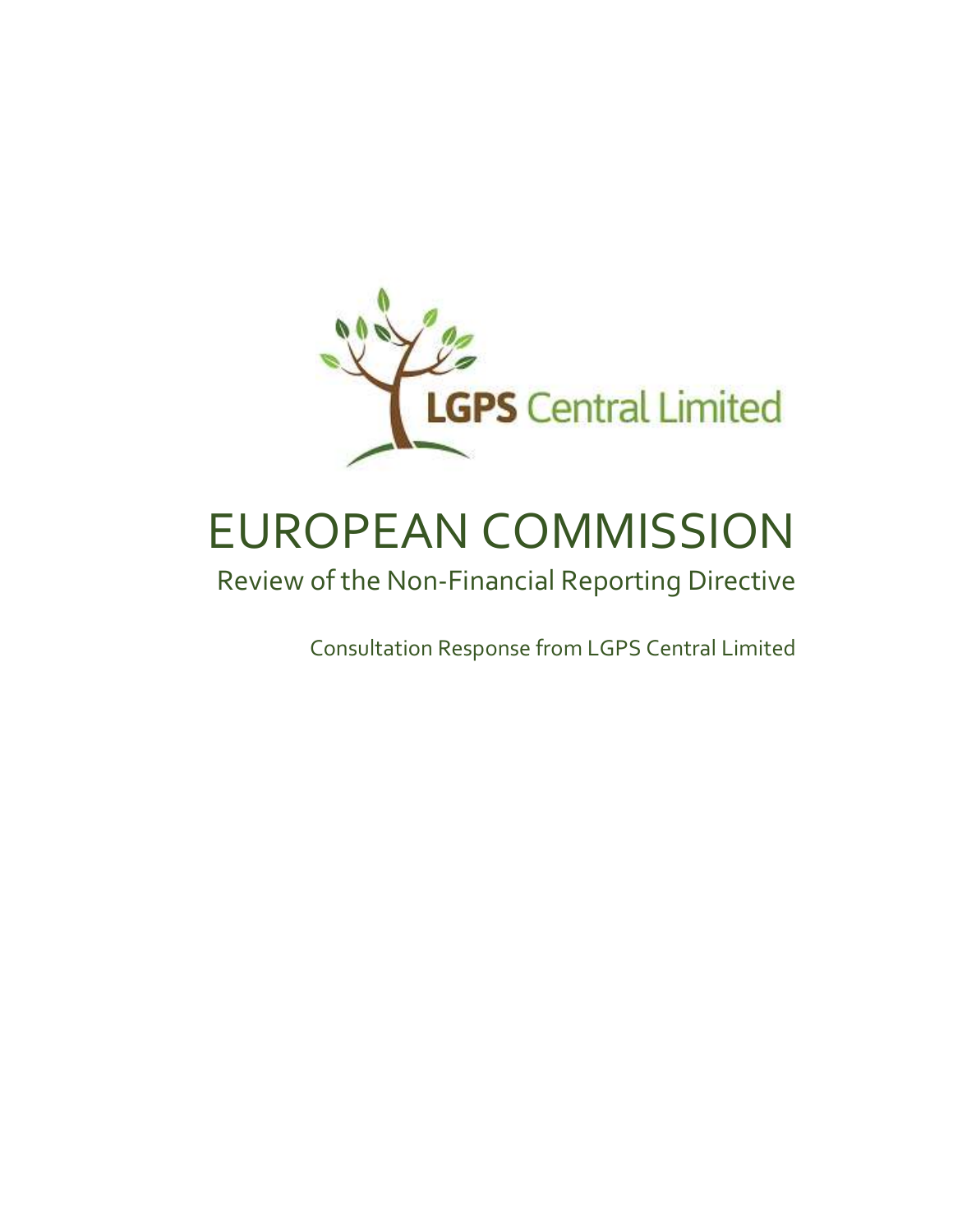

Mander House Mander Centre Wolverhampton WV1 3NB

 $11<sup>th</sup>$  June 2020

#### Response to the European Commission Non-Financial Reporting Directive Consultation Submission by LGPS Central Limited June 2020

LGPS Central Limited is a company established to manage assets for a group of Local Government Pension Scheme funds worth collectively £45 billion. Our aim is to use the combined buying power of our partner funds to reduce costs, improve investment returns, widen the range of available asset classes for investment, and ensure good governance, all for the benefit of local government pensioners, employees and employers.

LGPS Central is committed to Responsible Investment (RI). We believe that RI, including the integration of environmental, social and governance issues, is not only the right thing to do but that it supports long-term returns. LGPS Central has made RI a core part of its investment process in every asset class, in every investment mandate it holds and in its dialogue with investee companies and other stakeholders.

As a long-term, global investor we would like to more consistent, complete, and reliable disclosure of material environmental, social, and corporate governance information. We welcome the proposed broadening of the scope and requirements for the reporting of "non-financial" information.

For any queries relating to this consultation response, we can be reached at enquiries@lgpscentral.co.uk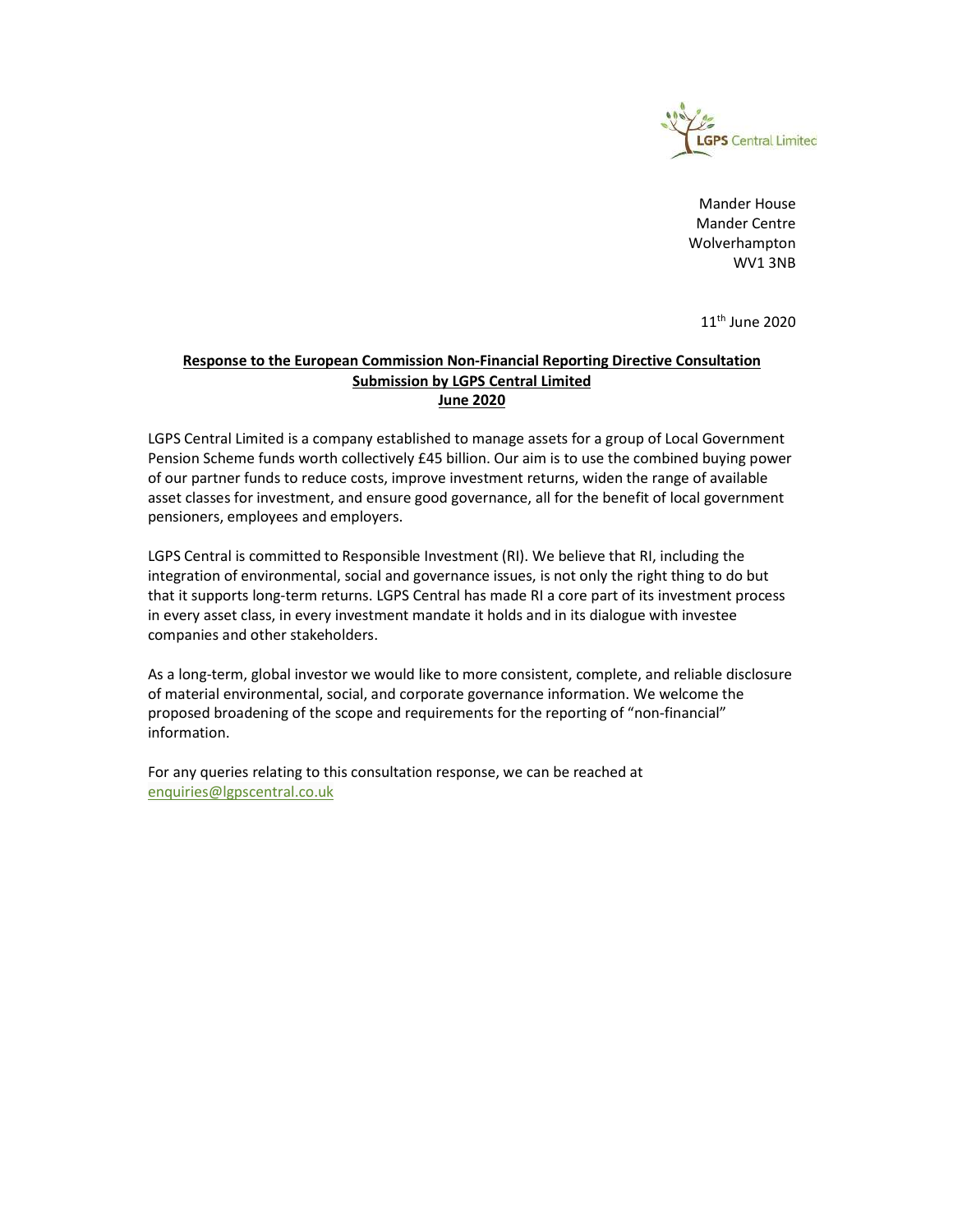### Consultation questions

#### 1. QUALITY AND SCOPE OF NON-FINANCIAL INFORMATION TO BE DISCLOSED

Question 1.: To what extent do you agree or disagree with the following statements about possible problems with regard to non-financial reporting?

|                                                   |  |   |   | Don't |
|---------------------------------------------------|--|---|---|-------|
|                                                   |  |   |   | know  |
| The lack of comparability of non-financial        |  | v |   |       |
| information reported by companies pursuant to     |  |   |   |       |
| the NFRD is a significant problem.                |  |   |   |       |
| The limited reliability of non-financial          |  | v |   |       |
| information reported by companies pursuant to the |  |   |   |       |
| NFRD is a significant problem.                    |  |   |   |       |
| Companies reporting pursuant to the NFRD do not   |  |   | v |       |
| disclose all relevant non-financial information   |  |   |   |       |
| needed by different user groups.                  |  |   |   |       |

(1= mostly disagree, 2= mostly disagree, 3= partially disagree and partially agree, 4= mostly agree,  $5 =$  totally agree)

Article 19a of the Accounting Directive (which was introduced into the Accounting Directive by the NFRD) currently requires companies to disclose information about four non-financial matters, if deemed material by the particular company: (i) environment, (ii) social and employee issues, (iii) human rights, (iv) bribery and corruption. These correspond to the "sustainability factors" defined in Article 2(24) of Regulation (UE) 2019/2088 on sustainability-related disclosures in the financial services sector.

Question 2.: Do you consider that companies reporting pursuant to the NFRD should be required to disclose information about other non-financial matters in addition to those currently set-out in Article 19a?

YES

Please specify (no more than three matters).

1 Given the immense risks posed by climate change and the increasing focus on disclosures by investors, regulators and civil society on this issue, it would be worthy of a specific mention.

2 Fair and transparent tax behavior equally merits specific mention because it is intrinsically tied in with managing/reducing market-wide risks and crisis, including but not limited to the climate change crisis and the current COVID 19 health pandemic. Including an expectation of responsible tax behavior by companies will help reinforce the fact that a holistic outlook is needed when companies report on sustainability issues.

3.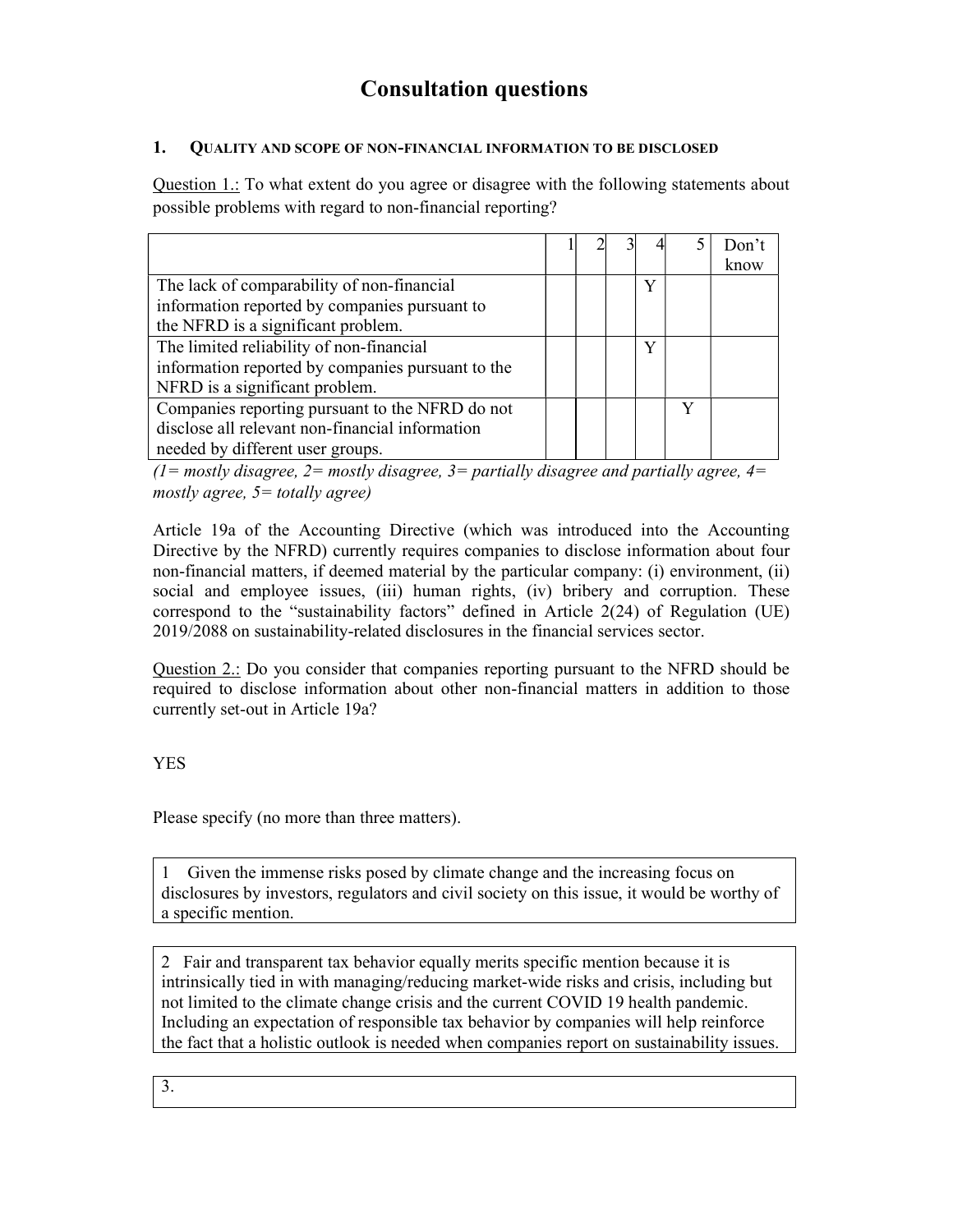For each of the four non-financial matters identified in Article 19a of the Accounting Directive, and subject to the company's own materiality assessment, companies are required to disclose information about their business model, policies (including implemented due diligence processes), outcomes, risks and risk management (including risks linked to their business relationships), and key performance indicators (KPIs) relevant to the business.

Question 3.: Are there additional categories of non-financial information related to a company's governance and management procedures, including related metrics where relevant, (for example, scenario analyses, targets, more forward-looking information, or how the company aims to contribute to society through its business activities) that companies should disclose in order to enable users of their reports to understand the development, performance, position and impacts of the company?

YES

Please specify (no more than three).

- 1. As well as disclosures providing a 'snapshot' of current specific environmental and social impacts, we would also value more dynamic forward-looking information. This could be in relation to climate change metrics and indicators, but it would also be of value to look at a series of broader environmental and social factors.
- 2. We are supportive of the recommendations of the Taskforce on Climate-related Financial Disclosures, including the recommendations relating to scenario analyses, disclosure of scopes 1, 2 and material GHG emissions, climate governance, and performance against targets. Further to this we would welcome disclosure of whether GHG targets are aligned with the goals of the Paris Agreement on climate change, whether and how remuneration is linked to attainment of climate strategy goals, and transparency of climate-related lobbying activities.
- 3. Companies should be able to explain how management of the four issues (and the additional issue, as suggested under Q 2 above) ties in with the company's stated purpose and its overall strategy. In our view, more forward-leaning companies are already doing this and expressing for instance a view where responsible tax behavior is seen as directly linked to and supportive of their ethos, purpose and to achieving long-term strategic goals.

Investment in intangible assets currently represents the majority of investment carried out by the private sector in advanced economies.<sup>1</sup> There is a long-standing debate about the need for better reporting of intangible investments in company reports, including

<sup>&</sup>lt;sup>1</sup> https://voxeu.org/article/productivity-and-secular-stagnation-intangible-economy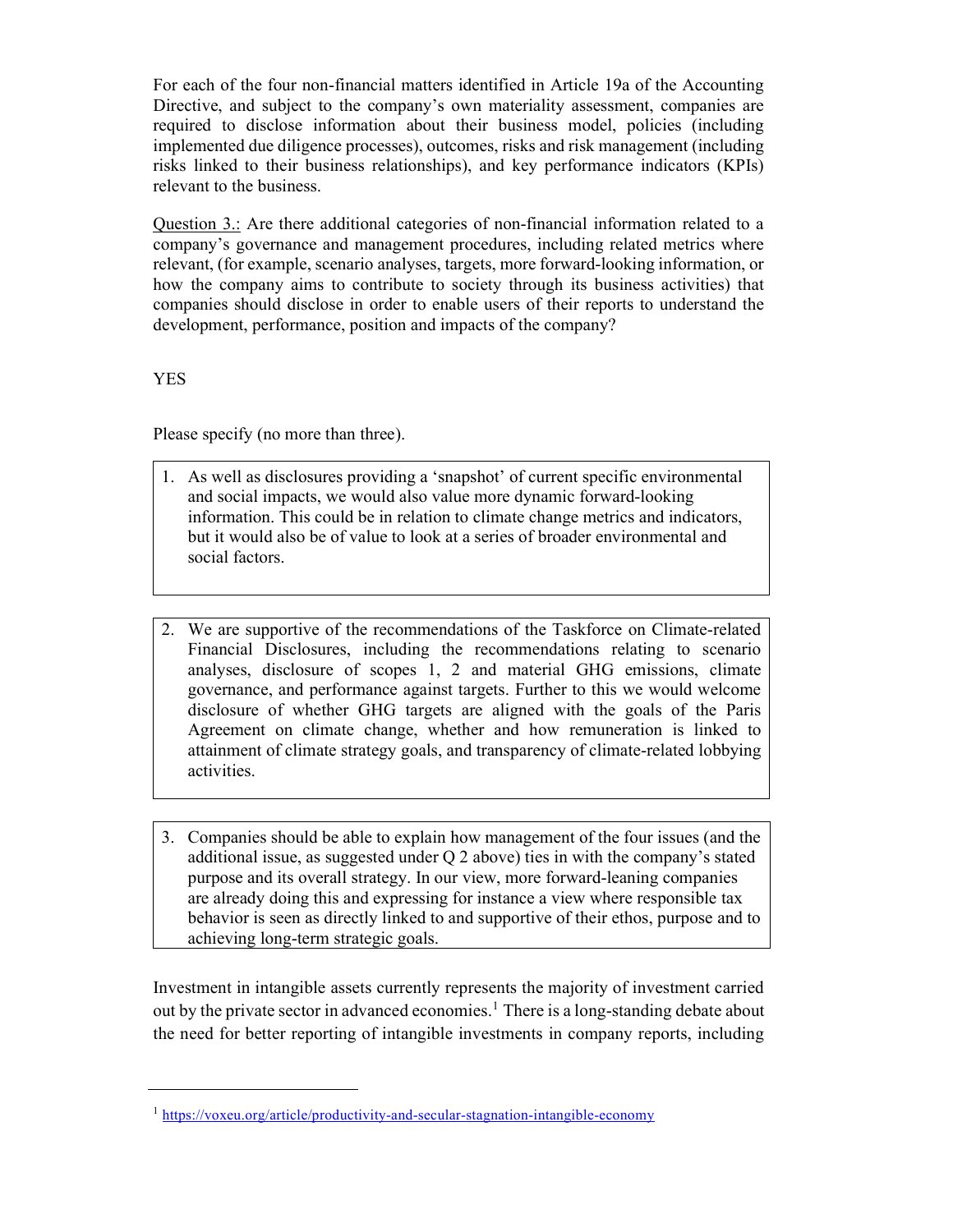in relation to sustainability<sup>2</sup>. Irrespective of the potential future changes to accounting standards, it is likely to remain the case that a significant proportion of intangible assets will fail to meet the definition of an asset or the criteria for recognition as an intangible asset in the financial statements. The Accounting Directive currently makes no explicit reference to intangible assets in the Articles concerning the management report, other than the requirement to report about activities in the field of research and development in Article 19(2)(b).

Question 4.: In light of the importance of intangibles in the economy, do you consider that companies should be required to disclose additional non-financial information regarding intangible assets or related factors (e.g. intellectual property, software, customer retention, human capital, etc.)

| Yes | No | Don't know |
|-----|----|------------|
|     |    |            |
|     |    |            |

In addition to the provisions of the NFRD, several other EU legislative acts require disclosures of sustainability-related information for financial sector entities:

- The Regulation on prudential requirements for credit institutions requires certain banks to disclose ESG risks as of 28 June 2022.
- The Regulation on sustainability- related disclosures in the financial services sector requires financial market participants to disclose their policies on the integration of sustainability risks in their investment decision- making process and the adverse impacts of investment decisions on sustainability factors, as of 10 March 2021.
- The Regulation establishing a framework to facilitate sustainable investment (the Sustainable Finance Taxonomy) creates new reporting obligations including for companies' subject to the NFRD, starting in December 2021.

Question 5.: To what extent do you think that the current disclosure requirements of the NFRD ensure that investee companies report the information that financial sector companies will need to meet their new disclosure requirements?

| Not at all | but not much | To some extent   To a reasonable   To a very great<br>Extent | extent | Don't know |
|------------|--------------|--------------------------------------------------------------|--------|------------|
|            |              |                                                              |        |            |

<sup>&</sup>lt;sup>2</sup> The European Financial Reporting Advisory Group (EFRAG) is currently carrying out a research project on this topic. See http://www.efrag.org/Activities/1809040410591417/EFRAG-research-projecton-better-information-on-intangibles. The United Kingdom's Financial Reporting Council issued a consultation document about business reporting of intangibles in 2019. See https://www.frc.org.uk/news/february-2019/consultation-into-improvements-to-the-reporting-of.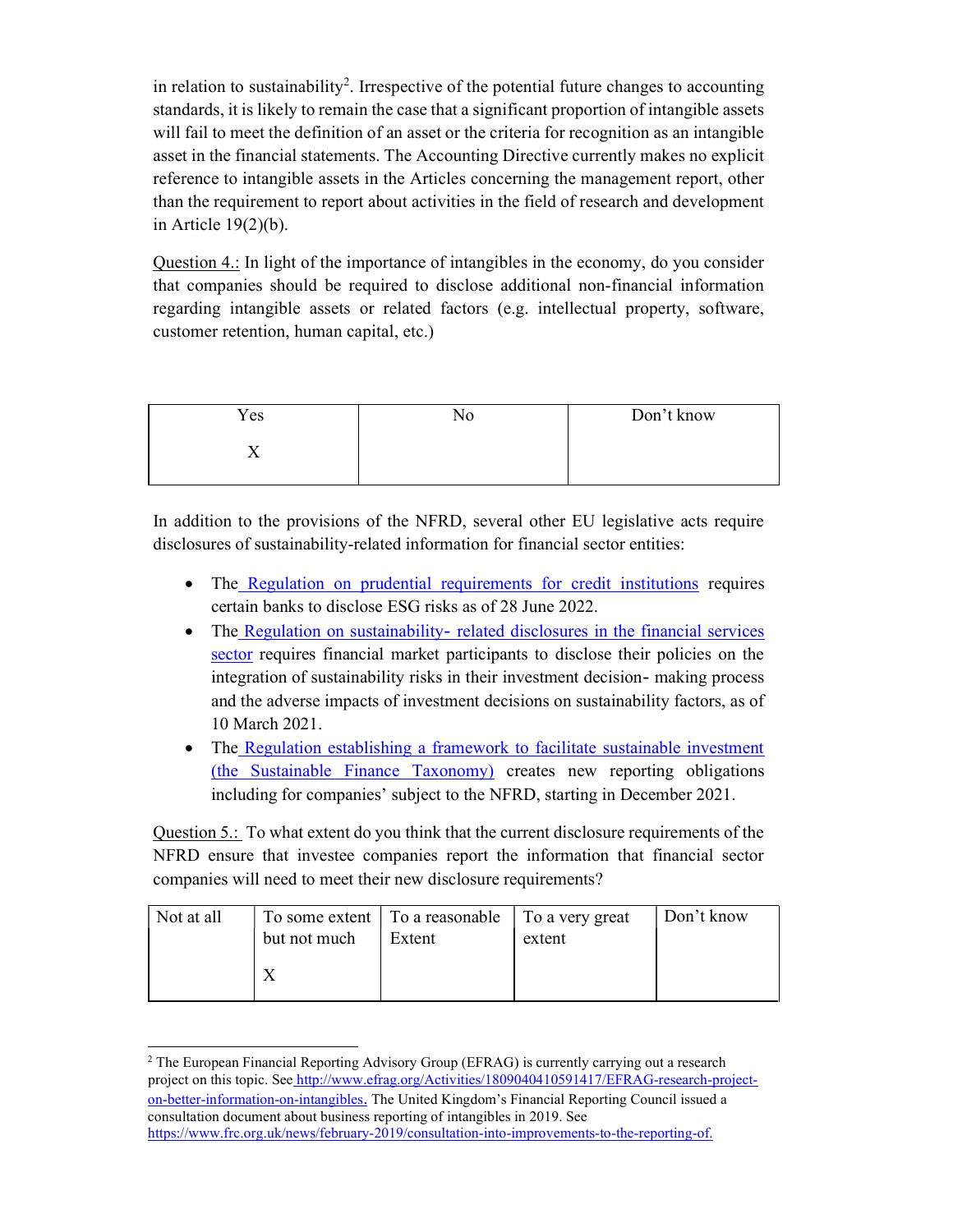In order to ensure that the financial sector entities comply with the new disclosure requirements, laid down in the different pieces of legislation, in the most effective and efficient manner, there might be scope for better coherence between the different disclosure requirements.

Question 6.: How do you find the interaction between different pieces of legislation (You can provide as many answers as you want)

| It works | There is an | There    | There is a need | It does not | Don't know |
|----------|-------------|----------|-----------------|-------------|------------|
| well     | Overlap     | are gaps | to streamline   | work at all |            |
|          |             |          |                 |             |            |

Question 7.: In order to ensure better alignment of reporting obligations of investees and investors, should the legal provisions related to non-financial reporting define environmental matters on the basis of the six objectives set-out in the taxonomy regulation: (1) climate change mitigation; (2) climate change adaptation; (3) sustainable use and protection of water and marine resources; (4) transition to a circular economy (5) pollution prevention and control; (6) protection and restoration of biodiversity and ecosystems?

| Yes        | Don't know |
|------------|------------|
| . .<br>- - |            |

Please provide any comments or explanations to justify your answers to questions 1 to 7

Responsible investors require disclosures that are

- Comparable though recognizing that businesses that might appear similar can be importantly distinct in respect of material ESG information
- Material where the basis upon "materiality" is defined is clear
- Not duplicated across different reporting regimes or disclosure standards
- Include climate-related disclosures that are relevant for the business in question
- Reliable e.g. by inclusion of assurance requirements (see below)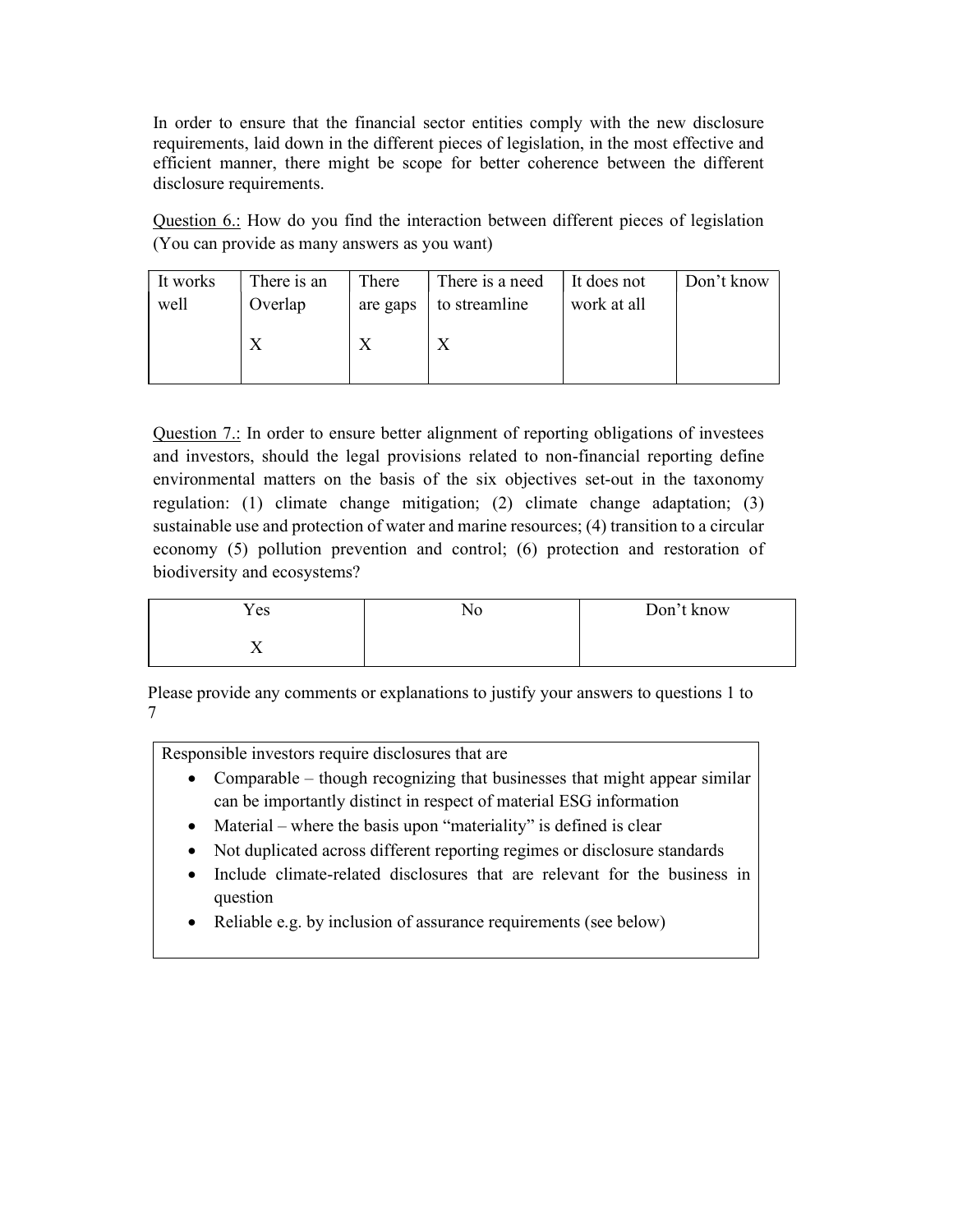#### 2. STANDARDISATION

Note: in this section, the word "standard" is used for simplicity. This should not be read as a suggestion that all relevant reporting requirements must be specified in a single normative document. Rather, "standard" is merely used as a shorthand that could encompass a consistent and comprehensive set of standards. Reporting standards define what information companies should report and how such information should be prepared and presented.

A requirement that all companies falling within the scope of the NFRD report in accordance with a common non-financial reporting standard may help to address some of the problems identified in section 1 (comparability, reliability and relevance).

Question 8.: In your opinion, to what extent would a requirement on companies to apply a common standard for non-financial information resolve the problems identified?

| Not at all | but not much | To some extent   To a reasonable   To a very great<br>Extent | Extent | Don't know |
|------------|--------------|--------------------------------------------------------------|--------|------------|
|            |              |                                                              |        |            |

Question 9.: In your opinion, is it necessary that a standard applied by a company under the scope of the Non-Financial Reporting Directive should include sector-specific elements?

| Don't know |
|------------|
|            |
|            |

A number of non-financial reporting frameworks and standards already exist. Some, including the standards of the Global Reporting Initiative (GRI), the framework of the International Integrated Reporting Council (IIRC), and the standards of the Sustainability Accounting Standards Board (SASB), aim to cover most or all relevant non-financial issues.

Question 10.: To what extent would the application of one of the following standards or frameworks, applied on its own, resolve the problems identified while also enabling companies to comprehensively meet the current disclosure requirements of the Non-Financial Reporting Directive, taking into account the double-materiality perspective See section 4)?

|                                                     |  |  | Don't |
|-----------------------------------------------------|--|--|-------|
|                                                     |  |  | know  |
| <b>Global Reporting Initiative</b>                  |  |  |       |
| <b>Sustainability Accounting Standards Board</b>    |  |  |       |
| <b>International Integrated Reporting Framework</b> |  |  |       |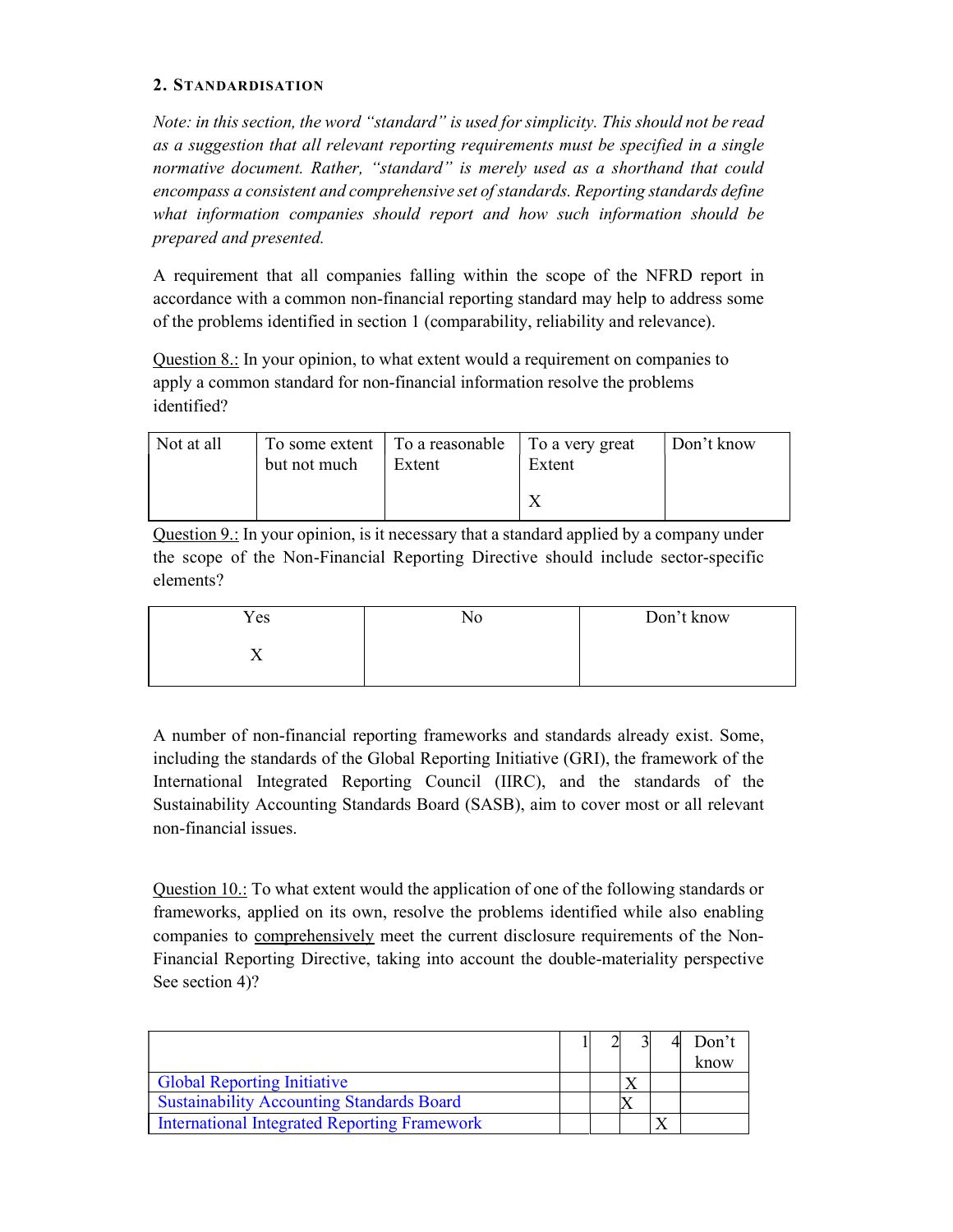| dard *<br>or<br>- framework<br>$\rightarrow$<br>'NI: A |  |  |  |
|--------------------------------------------------------|--|--|--|
|                                                        |  |  |  |

 $1=$  not at all,  $2=$  to some extent but not much,  $3=$  to a reasonable extent,  $4=$  to a very great extent

\*Please specify other framework or standard (no more than three.)

|                                            | $\gamma$<br>∸ | $\mathcal{L}$ |  |
|--------------------------------------------|---------------|---------------|--|
|                                            |               |               |  |
| $\sim$ $\sim$ $\sim$<br>1 TCFD<br>1.1<br>ິ |               |               |  |

 $1=$  not at all,  $2=$  to some extent but not much,  $3=$  to a reasonable extent,  $4=$  to a very great extent

On 5 December 2019, the Economic and Financial Affairs Council adopted conclusions on deepening the Capital Markets Union, in which it invited the Commission to "consider the development of a European non-financial reporting standard taking into account international initiatives".

Most existing frameworks and standards focus on individual or a limited set of nonfinancial issues. Examples include the recommendations of the Task Force on Climate-related Financial Disclosures (TCFD), the UN Guiding Principles Reporting Framework (human rights), the questionnaires of the CDP (formerly the Carbon Disclosure Project), and the standards of the Carbon Disclosure Standards Board (CDSB). Several approaches have also been developed at EU level in the environmental area, including the Organisation Environmental Footprint and reporting under the Eco-Management and Audit Scheme (EMAS).

Question 11.: If there were to be a common European non-financial reporting standard applied by companies under the scope of the NFRD, to what extent do you think it would be important that such a standard should incorporate the principles and content of the following existing standards and frameworks:

|                                                            |   |   |   | Don't |
|------------------------------------------------------------|---|---|---|-------|
|                                                            |   |   |   | know  |
| <b>Global Reporting Initiative</b>                         |   | Х |   |       |
| <b>Sustainability Accounting Standards Board</b>           |   |   | X |       |
| <b>International Integrated Reporting Framework</b>        |   |   | Χ |       |
| <b>Task Force on Climate-related Financial Disclosures</b> |   |   | X |       |
| (TCFD)                                                     |   |   |   |       |
| <b>UN Guiding Principles Reporting Framework (human</b>    |   |   | X |       |
| rights)                                                    |   |   |   |       |
| <b>CDP</b>                                                 | Х |   |   |       |
| Carbon Disclosure Standards Board (CDSB)                   |   |   |   | X     |
| <b>Organisation Environmental Footprint (OEF)</b>          |   |   |   | Х     |
| Eco-Management and Audit Scheme (EMAS)                     |   |   |   | X     |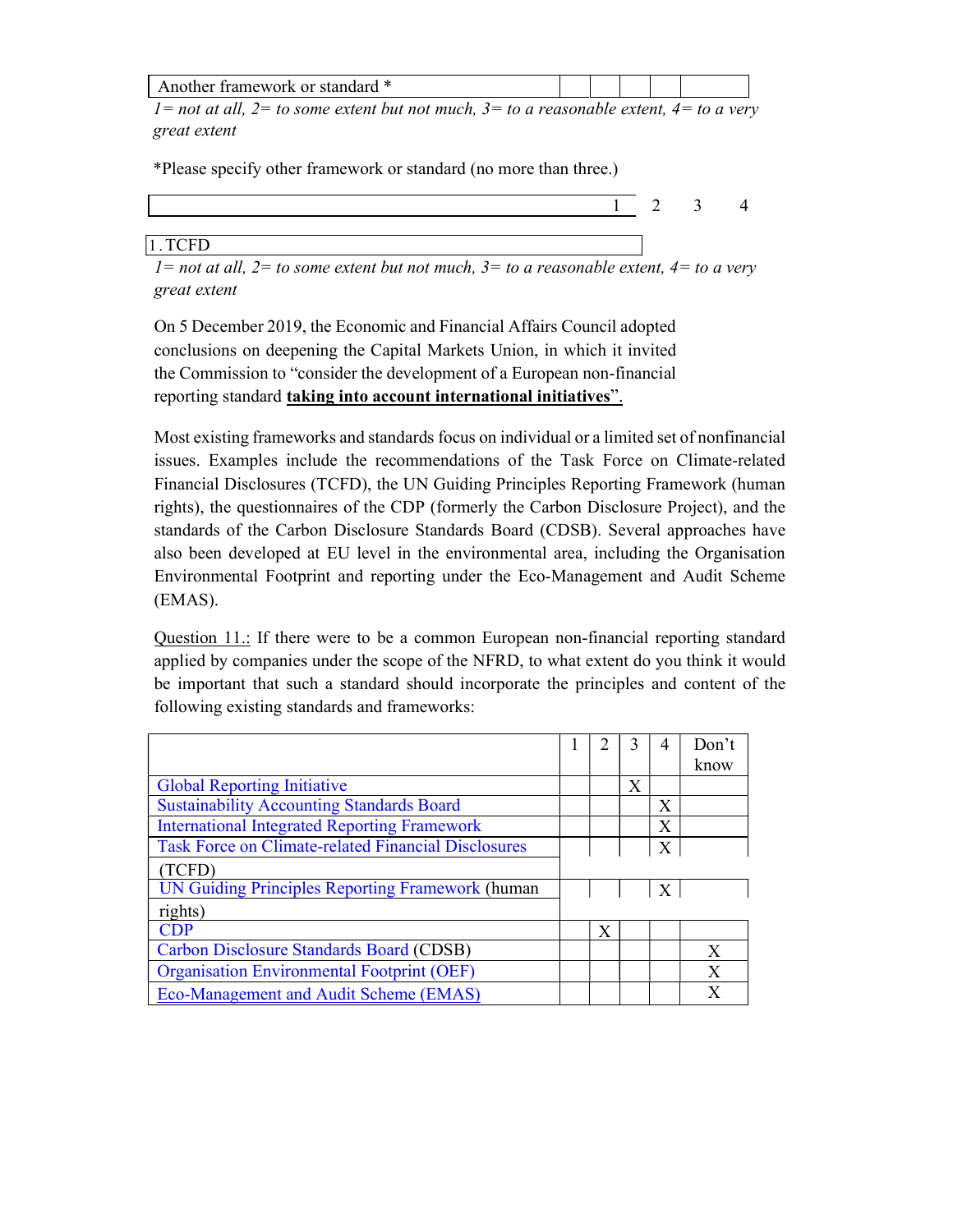Another framework or standard \*

 $1=$  not at all,  $2=$  to some extent but not much,  $3=$  to a reasonable extent,  $4=$  to a very great extent

\*Please specify other framework or standard (no more than three).

|                                   |  |     | Don't |
|-----------------------------------|--|-----|-------|
|                                   |  |     | know  |
| 1 Workforce Disclosure Initiative |  | ∡ ⊾ |       |
|                                   |  |     |       |
|                                   |  |     |       |

 $1=$  not at all,  $2=$  to some extent but not much,  $3=$  to a reasonable extent,  $4=$  to a very great extent

Question 12.: If your organisation *fully* applies any non-financial reporting standard or framework when reporting under the provisions of the NFRD, please indicate the recurring annual cost of applying that standard or framework (including costs of retrieving, analysing and reporting the information).

| Name of standard or framework (max 3) | Estimated cost of application per year,<br>excluding any one-off start-up costs. |
|---------------------------------------|----------------------------------------------------------------------------------|
| N/A                                   |                                                                                  |
|                                       |                                                                                  |
|                                       |                                                                                  |

Small and Medium-Sized Enterprises (SMEs) often do not have the technical expertise nor resources necessary to prepare reports in accordance with state-of-the-art, sophisticated standards. This may imply that requiring SMEs to apply the same standards as large companies may be a disproportionate burden for SMEs.

At the same time, many SMEs are under increasing pressure to provide certain nonfinancial information to other businesses, in particular if they are suppliers of large companies. In addition, financial institutions are increasingly likely to request certain non-financial information from companies to whom they provide capital, including SMEs. In this respect, SMEs that do not provide non-financial information may experience a negative impact on their commercial opportunities as suppliers of larger companies or on their access to capital, and may not be able to benefit from new sustainable investment opportunities.

Question 13.: In your opinion, would it be useful for there to be a simplified standard and/or reporting format for SMEs?

| Yes            | Don't know |
|----------------|------------|
| $\overline{ }$ |            |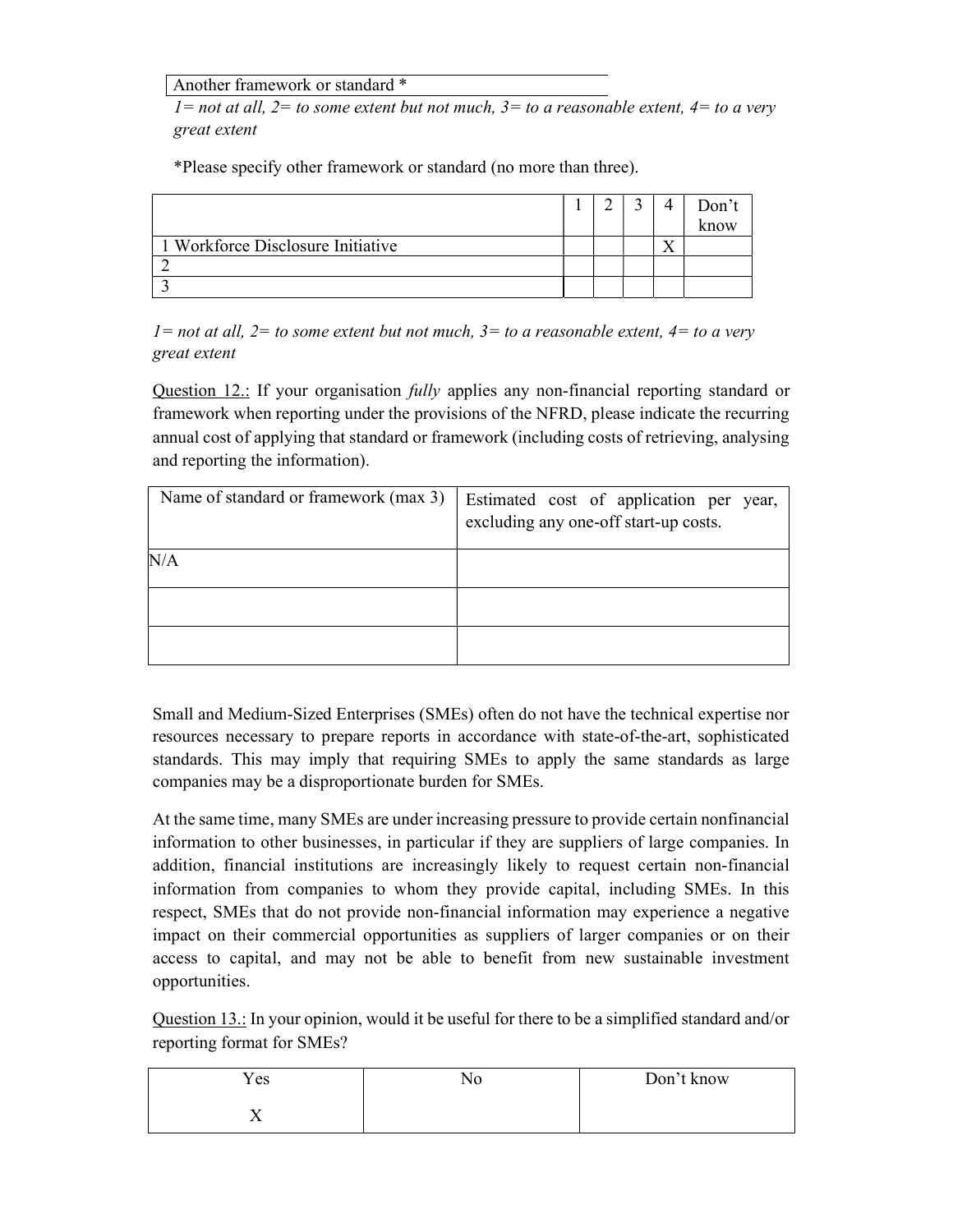Question 14.: To what extent do you think that a simplified standard for SMEs would be an effective means of limiting the burden on SMEs arising from information demands they may receive from other companies, including financial institutions?

| Not at all | but not much | To some extent   To a reasonable   To a very great<br>Extent | Extent | Don't know |
|------------|--------------|--------------------------------------------------------------|--------|------------|
|            |              |                                                              |        |            |

Question 15.: If the EU were to develop a simplified standard for SMEs, do you think that the use of such a simplified standard by SMEs should be mandatory or voluntary?

| Mandatory | Voluntary | Don't know |
|-----------|-----------|------------|
|           |           |            |

In the responses to the Commission's public consultation on public corporate reporting carried out in 2018, just over half of the respondents believed that integrated reporting could contribute to a more efficient allocation of capital and agreed that the EU should encourage integrated reporting.

Question 16.: In light of these responses, to what extent do you agree that the body responsible for developing a European non-financial reporting standard should also have expertise in the field of financial reporting in order to ensure "connectivity" or integration between financial and non-financial information?

| Not at all | but not much | To some extent   To a reasonable   To a very great<br>extent | Extent | Don't know |
|------------|--------------|--------------------------------------------------------------|--------|------------|
|            |              |                                                              |        |            |

Question 17.: The key stakeholder groups with an interest in and contributing to the elaboration of financial reporting standards have historically been investors, preparers of financial reports (companies) and auditors/accountants. To what extent to do you think that these groups should also be involved in the process of developing a European nonfinancial reporting standard?

|                      |  |            |           | Don't |
|----------------------|--|------------|-----------|-------|
|                      |  |            |           | know  |
| Investors            |  |            |           |       |
| Preparers            |  |            | $\lambda$ |       |
| Auditors/accountants |  | $\sqrt{1}$ |           |       |

 $1=$  not at all,  $2=$  to some extent but not much,  $3=$  to a reasonable extent,  $4=$  to a very great extent

Question 18.: In addition to the stakeholders referred to in the previous question, to what extent to do you consider that the following stakeholders should be involved in the process of developing a European non-financial reporting standard?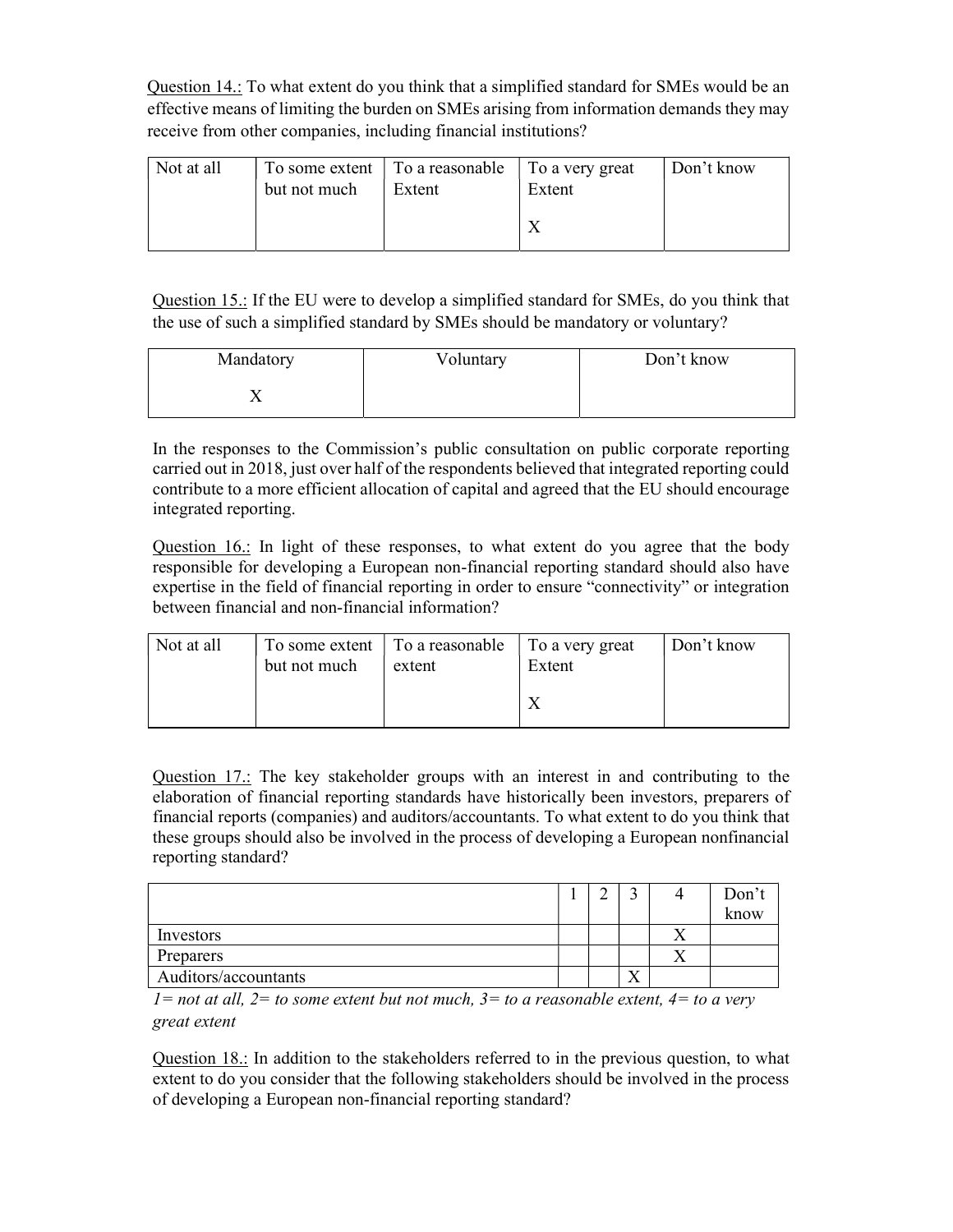|                                    |  |    |    | Don't<br>know |
|------------------------------------|--|----|----|---------------|
| Civil society representatives/NGOs |  |    | ۲Z |               |
|                                    |  |    |    |               |
| Academics                          |  | 77 |    |               |
| $\mathrm{Other}^*$                 |  |    |    |               |

 $1=$  not at all,  $2=$  to some extent but not much,  $3=$  to a reasonable extent,  $4=$  to a very great extent

\*Please specify other categories (no more than three).

|                                                                              |  |   | Don't<br>know |
|------------------------------------------------------------------------------|--|---|---------------|
| Third party service providers                                                |  | Х |               |
| Professional bodies (Institutes of accountants,<br>accountants, lawyers etc) |  |   |               |
| Representatives of corporate issuers                                         |  | Х |               |

 $1=$  not at all,  $2=$  to some extent but not much,  $3=$  to a reasonable extent,  $4=$  to a very great extent

Question 19.: To what extent should the following European public bodies or authorities be involved in the process of developing a European non-financial reporting standard?

|                                              |  |   | Don't |
|----------------------------------------------|--|---|-------|
|                                              |  |   | know  |
| European Securities Markets Authority (ESMA) |  | X |       |
| European Banking Authority (EBA)             |  | Х |       |
| European Insurance and Occupational          |  | Х |       |
| Pensions Authority (EIOPA)                   |  |   |       |
| European Central Bank (ECB)                  |  | Х |       |
| European Environment Agency (EEA)            |  | X |       |
| Platform on Sustainable Finance <sup>3</sup> |  | X |       |
| ∩ther*                                       |  |   |       |

 $1=$  not at all,  $2=$  to some extent but not much,  $3=$  to a reasonable extent,  $4=$  to a very great extent

\*Please specify other European public bodies or authorities that you consider should be involved in the process of developing a European non-financial reporting standard (no more than three).

| -<br><b>.</b> | $\sim$<br>∼ | $\sim$<br><u>ب</u> | - | $Don'^+$ |
|---------------|-------------|--------------------|---|----------|
|               |             |                    |   | know     |
|               |             |                    |   |          |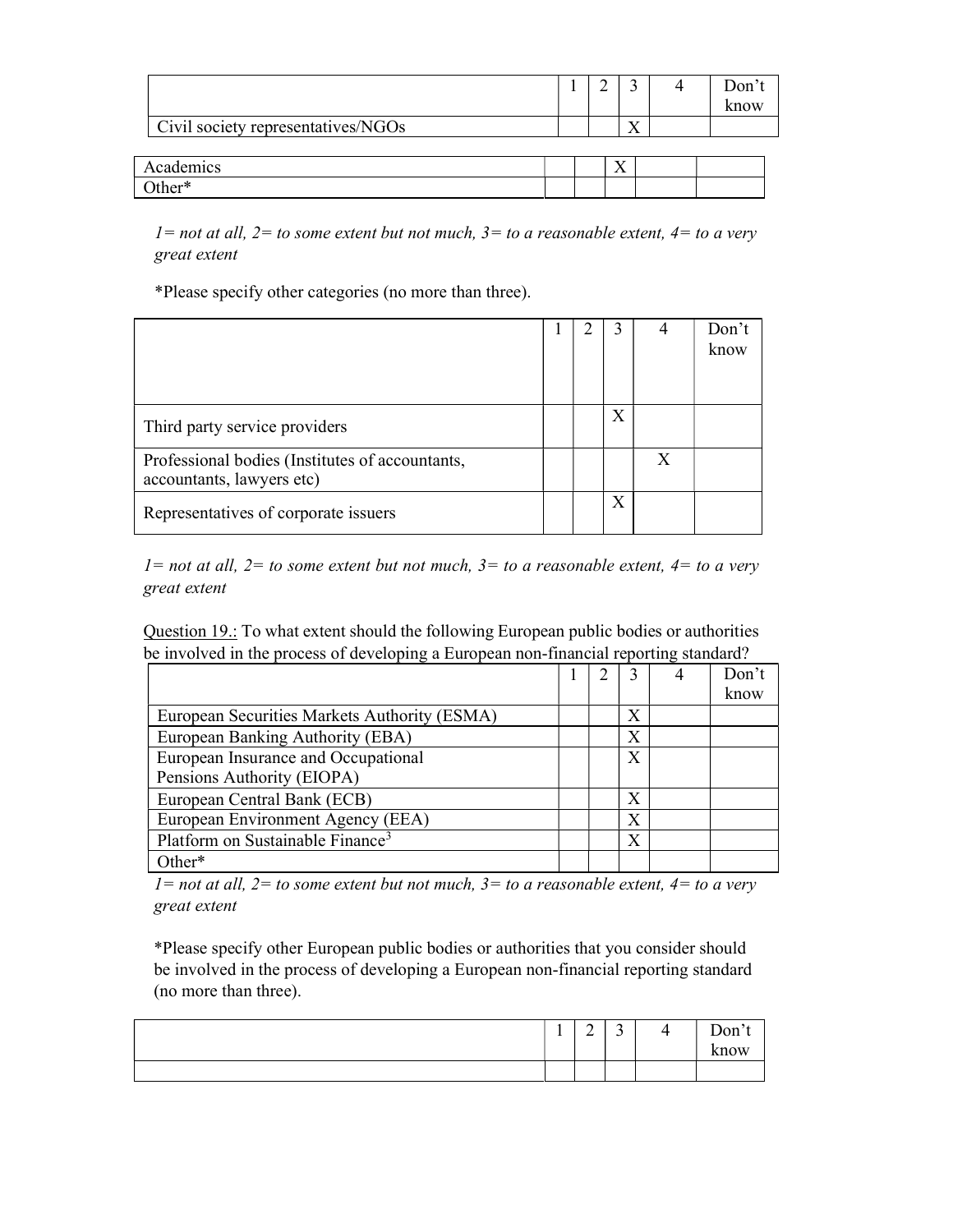$1=$  not at all,  $2=$  to some extent but not much,  $3=$  to a reasonable extent,  $4=$  to a very great extent

National accounting standards-setters of several EU Member States are represented in the European Financial Reporting Advisory Group (EFRAG), which acts as the EU's voice and technical advisor in relation to financial reporting.

Question 20.: To what extent to do you consider that the following national authorities or bodies should be involved in the process of developing European non-financial reporting standards?

|                                      |  |  | Don't |
|--------------------------------------|--|--|-------|
|                                      |  |  | know  |
| National accounting standard-setters |  |  |       |
| Environmental authorities            |  |  |       |
| )ther*                               |  |  |       |

 $1=$  not at all,  $2=$  to some extent but not much,  $3=$  to a reasonable extent,  $4=$  to a very great extent

\*Please specify other type of European public bodies or authorities that you consider should be involved in the process of developing a European non-financial reporting standard (no more than three).

|  | ◠ | ت | Don't<br>know |
|--|---|---|---------------|
|  |   |   |               |
|  |   |   |               |
|  |   |   |               |

 $1=$  not at all,  $2=$  to some extent but not much,  $3=$  to a reasonable extent,  $4=$  to a very great extent

Please provide any comments or explanations to justify your answers to questions 8 to 20.

- Comparability must be contextualized some companies appear very similar but in fact should not be compared in respect of material ESG risks.
	- Small companies should measure and disclosure material ESG risks, but allowance should be taken of the size of company, the costs to the company of preparing the data, the extent to which the reported data are used, and the impact on the perception of business friendliness in Europe.
	- There should be significant consolidation of the existing standards and frameworks. Those in charge of such organisations should be willing to merge, and should focus on how similar they are, rather than how distinct they are.
	- Whilst we support the Commission's ambition to be world-leading in terms of non-financial information, the Commission should be conscious of introducing standards that are significantly different to those outside the EU. Mappings and translation documents from EU to non-EU markets could assist users and preparers of non-financial information.
	- Much focus has been on quantitative non-financial information, but investors should be provided with qualitative information too.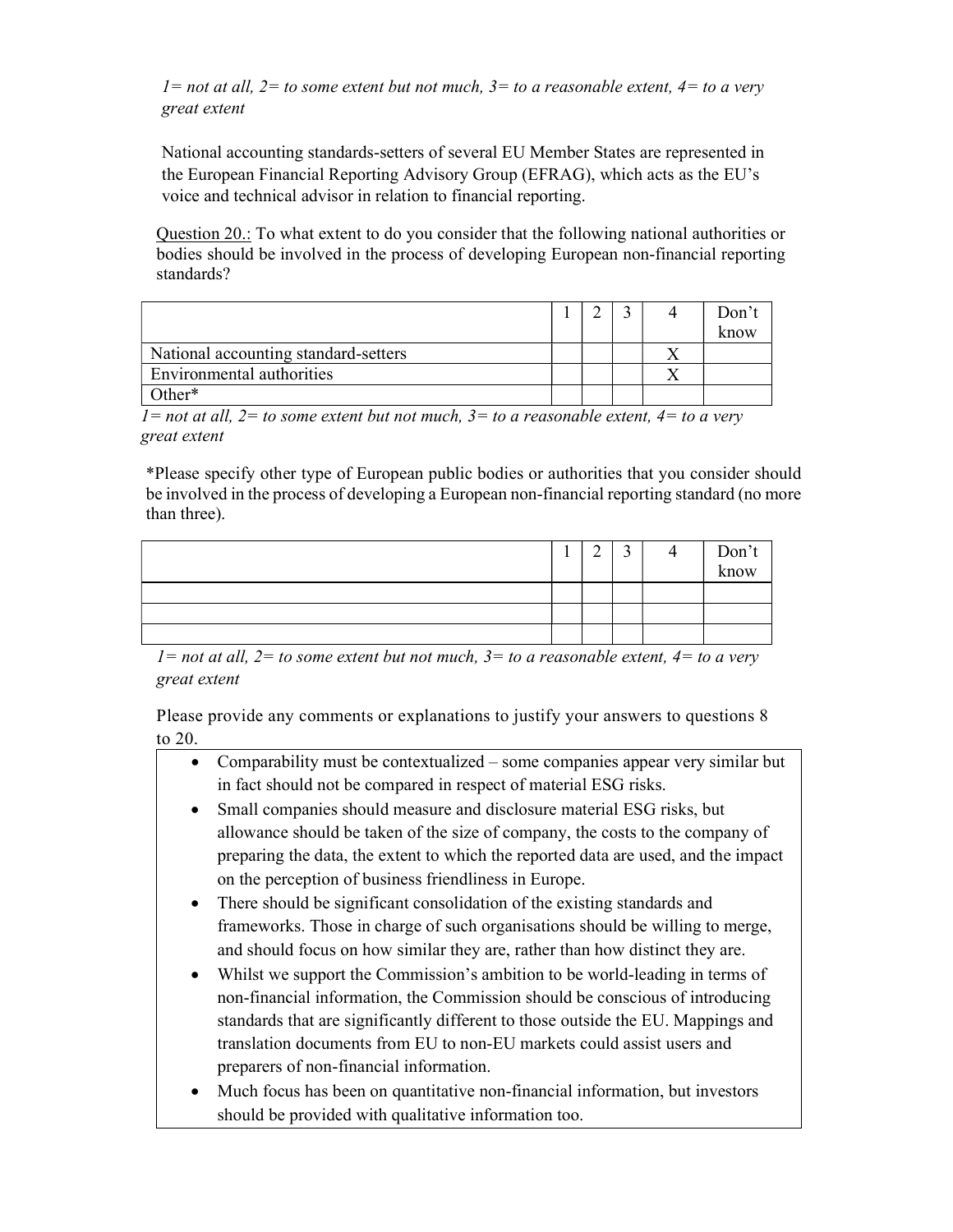- Disclosure requirements and oversight should discourage a box ticking approach.
- The reporting requirements should be binding on all listed securities traded within capital markets. This means they should apply not just to publicly listed companies but also private companies listing bonds.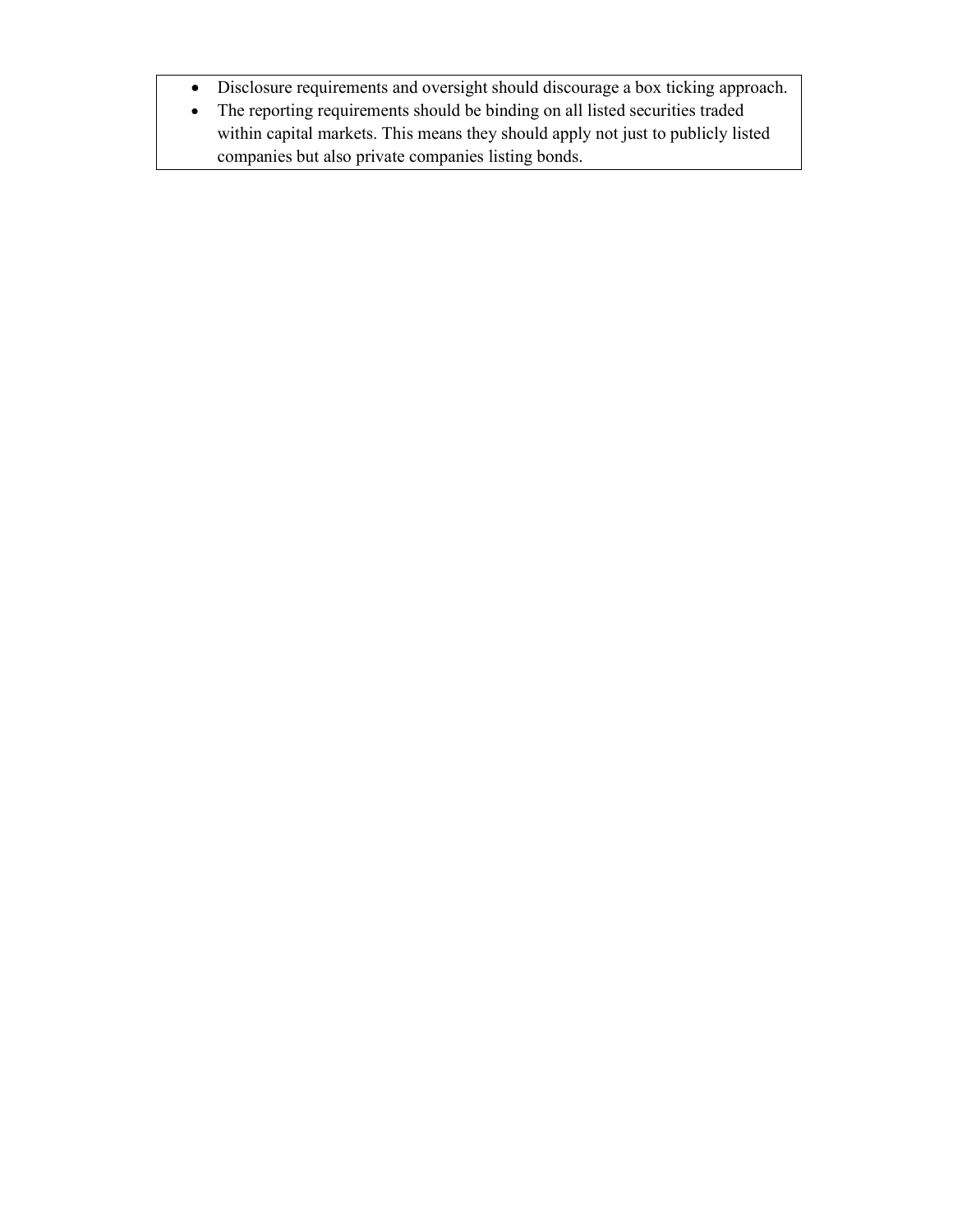#### 3. APPLICATION OF THE PRINCIPLE OF MATERIALITY

The NFRD requires companies to disclose information "to the extent necessary for an understanding of the development, performance, position and impact of [the company's] activities." This materiality principle implies that companies reporting pursuant to the NFRD must disclose (i) how sustainability issues may affect the development, performance and position of the company; and (ii) how the company impacts society and the environment. This is the double-materiality perspective.<sup>4</sup> The two "directions" of materiality are distinct although there can be feedbacks from one to the other. For example, a company that with severe impacts on the environment or society may incur reputational or legal risks that undermine its financial performance.

'Material' information is defined in Article 2(16) of the Accounting Directive as "the status of information where its omission or misstatement could reasonably be expected to influence decisions that users make on the basis of the financial statements of the undertaking. The materiality of individual items shall be assessed in the context of other similar items." This definition is geared towards financial reporting, which is principally intended to serve the needs of investors and other creditors. By contrast, non-financial information serves the needs of a broader set of stakeholders, as it relates not only to the increasing impact of non-financial matters on the financial performance of the company, but also to its impacts on society and the environment. This may imply the need to provide an alternative definition of materiality for application in the context of nonfinancial reporting, or at least additional guidance on this issue.

Question 21: Do you think that the definition of materiality set-out in Article 2(16) of the Accounting Directive is relevant for the purposes of determining which information is necessary to understand a company's development, performance and position?

| but not much | No, not at all $\vert$ To some extent $\vert$ To a reasonable $\vert$ Yes, to a very<br>Extent | great extent | Don't know |
|--------------|------------------------------------------------------------------------------------------------|--------------|------------|
|              |                                                                                                |              |            |

Question 22.: Do you think that the definition of materiality set-out in Article 2(16) of the Accounting Directive is relevant for the purposes of determining which information is necessary to understand a company's impacts on society and the environment?

| but not much | No, not at all $\vert$ To some extent $\vert$ To a reasonable $\vert$ Yes, to a very<br>Extent | great extent | Don't know |
|--------------|------------------------------------------------------------------------------------------------|--------------|------------|
|              |                                                                                                |              |            |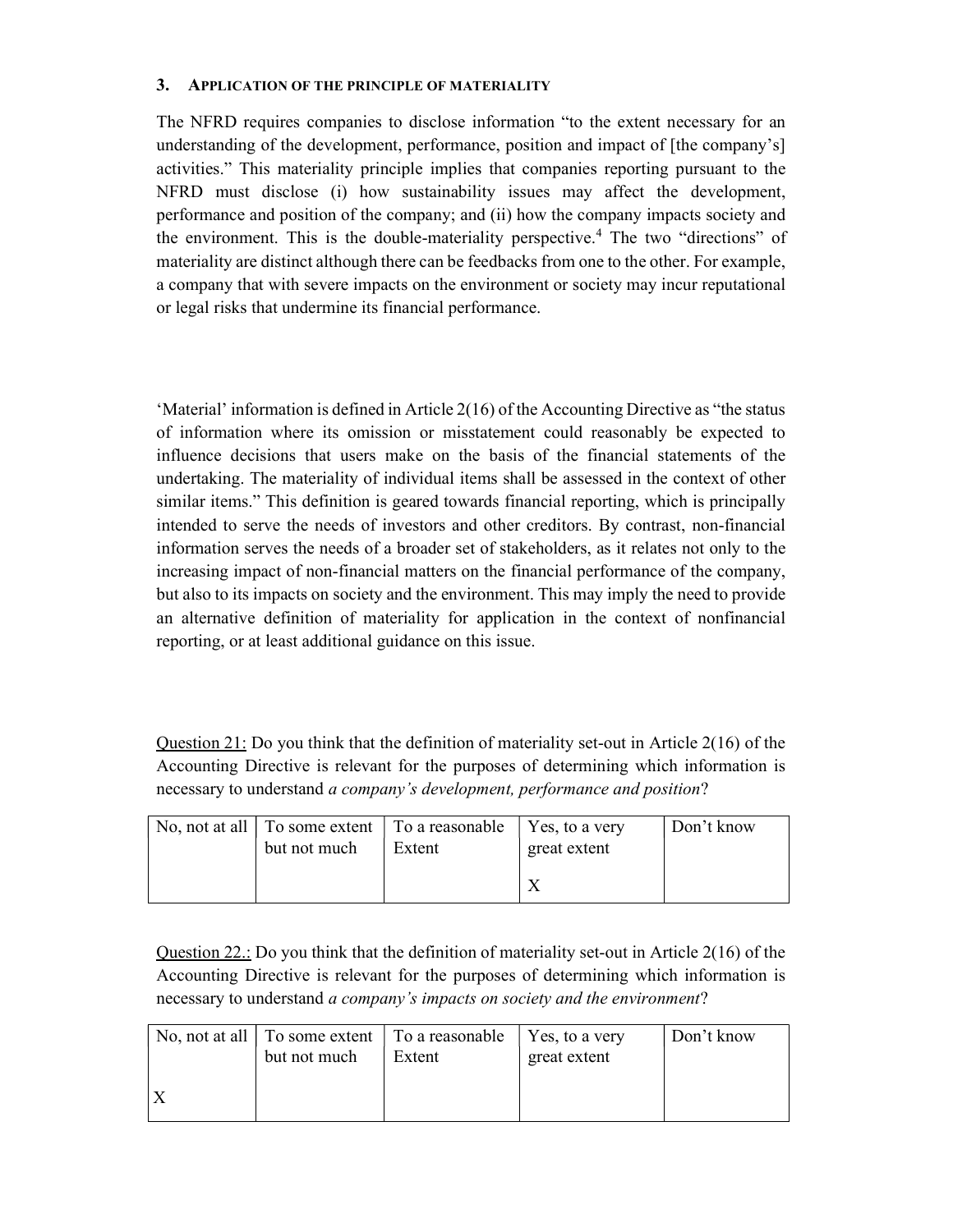Question 23.: If you think there is a need to clarify the concept of 'material' nonfinancial information, how would you suggest to do so?

The definitions we use in-house to delineate these concepts are:

"materiality" – which is consistent with the definition of materiality set-out in Article 2(16) of the Accounting Directive, and

"impact" – which relates the impact of the company on the environment/ society.

Material information for a company might or might not be the same as information on the company's impact. At a minimum companies should be reporting material nonfinancial information to investors.

A move towards double materiality could be beneficial to users of non-financial information, but companies (reporters/ preparers/ disclosers) should make it clear which data they view material and which they view as relating to impact.

Question 24.: Should companies reporting under the NFRD be required to disclose their materiality assessment process?

| Yes | No | Don't know |
|-----|----|------------|
| ∡⊾  |    |            |

Please provide any comments or explanations to justify your answers to questions 21 to 24.

Material information – as defined above – should be included in the Annual Report. Information relating to impact could be disclosed in a separate report.

For investors what makes such information decision-useful is when companies lay out how they have considered such issues, including information on assumptions, inputs and context/scenarios used (in the case of forward-looking disclosures). This goes beyond a box-ticking approach and, in the end, will provide more useful insights into how companies are considering and addressing material issues.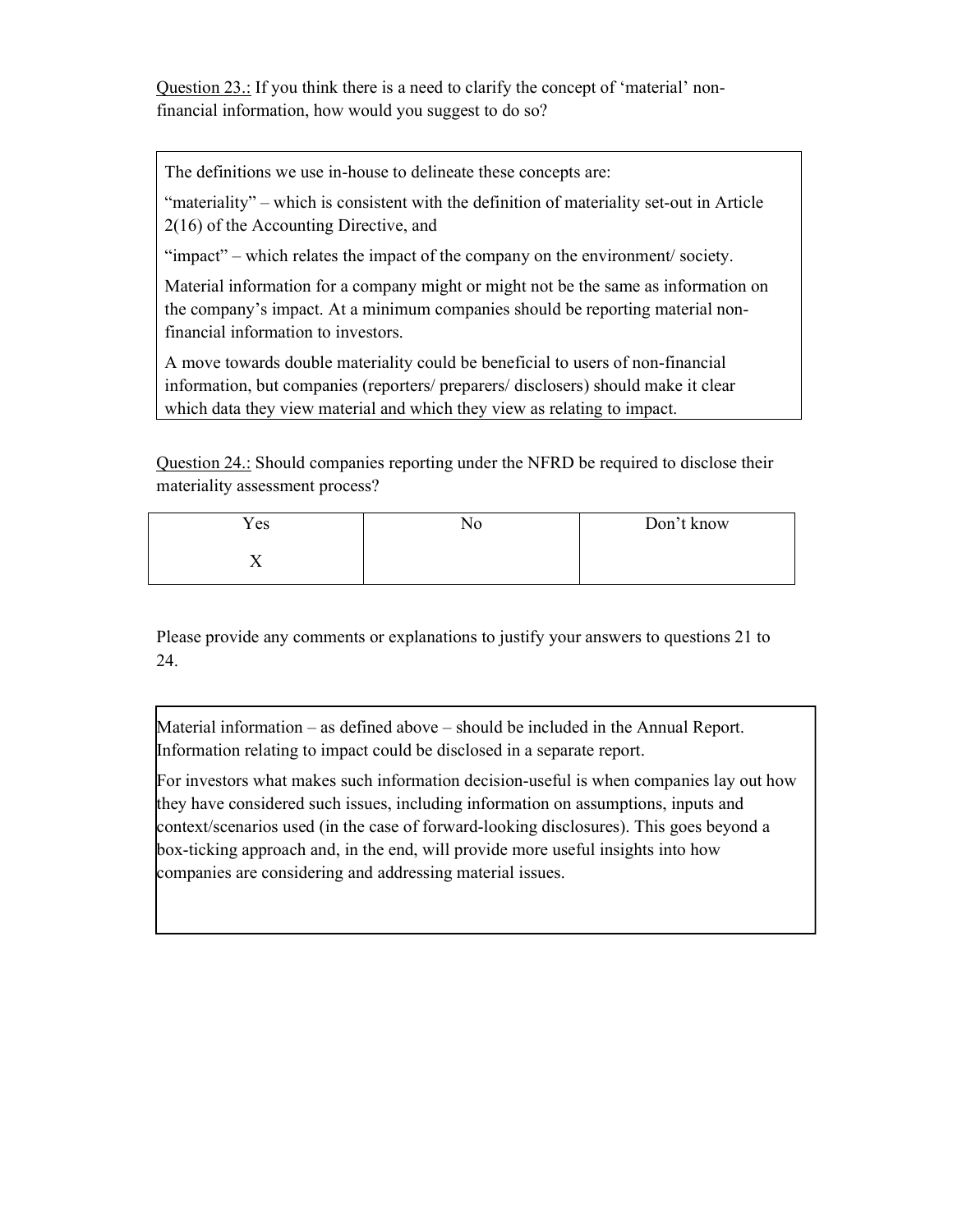#### 4. ASSURANCE

The NFRD requires that the statutory auditor or audit firm checks whether the nonfinancial statement has been provided if a firm falls within the scope of the Directive.

Article 34 of the Accounting Directive requires that the financial statements are audited, and that the statutory auditor or audit firm express an opinion whether the management report (i) is consistent with the financial statements for the same financial year; and (ii) has been prepared in accordance with the applicable legal requirements. Article 34 of the Accounting Directive also requires the statutory auditor or audit firm to state whether it has identified material misstatements in the management report and to give an indication of the nature of such material misstatements. However, the non-financial statement published pursuant to the NFRD – whether contained in the management report or a separate report – is explicitly excluded from the scope of Article 34 of the Accounting Directive. Consequently, the NFRD does not require any assurance of the content of the non-financial statement.

Question 25.: Given that non-financial information is increasingly important to investors and other users, are the current differences in the assurance requirements between financial and non-financial information justifiable and appropriate?

| but not much | No, not at all $\vert$ To some extent $\vert$ To a reasonable $\vert$ Yes, to a very<br>extent | great extent | Don't know |
|--------------|------------------------------------------------------------------------------------------------|--------------|------------|
|              |                                                                                                |              |            |

Question 26.: Should EU law impose stronger assurance requirements for non-financial information reported by companies falling within the scope of the NFRD?

| Yes | NС | Don't know |
|-----|----|------------|
|     |    |            |

There are two types of assurance engagement a practitioner can perform:

- Reasonable assurance reduces the risk of the engagement to an acceptably low level in the given circumstances. The conclusion is usually provided in a positive form of expression and states an opinion on the measurement of the subject matter against previously defined criteria.
- Limited assurance engagements provide a lower level of assurance than the reasonable assurance engagements. The conclusion is usually provided in a negative form of expression by stating that no matter has been identified by the practitioner to conclude that the subject matter is materially misstated.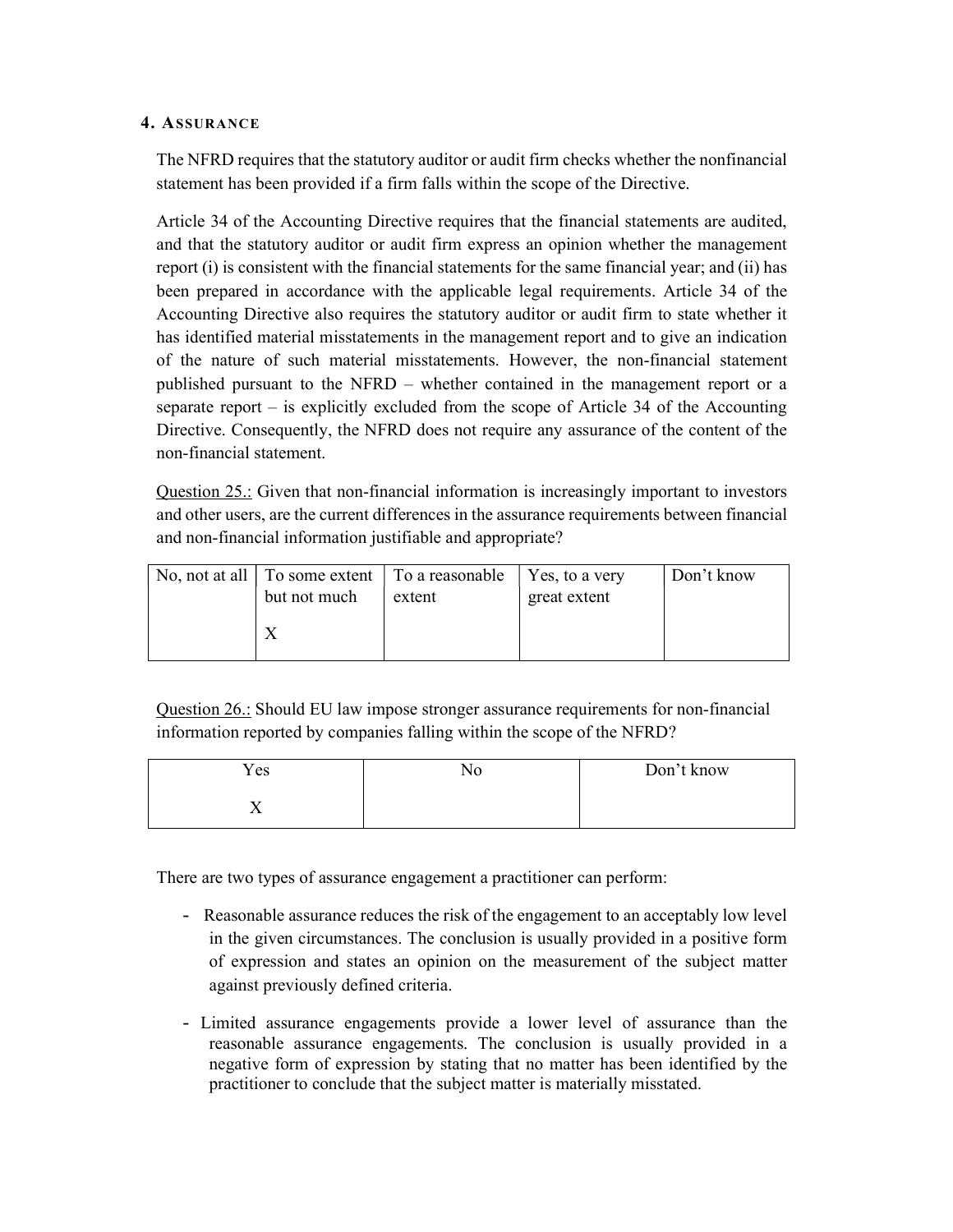Question 27.: If EU law were to require assurance of non-financial information published pursuant to the NFRD, do you think that it should require a reasonable or limited assurance engagement on the non-financial information published?

| Reasonable | Limited | Don't know |
|------------|---------|------------|
|            |         |            |

Question 28.: If EU law were to require assurance of non-financial information published pursuant to the NFRD, should the assurance provider assess the reporting company's materiality assessment process?

| Yes                  | N0. | Don't know |
|----------------------|-----|------------|
| --<br>$\overline{ }$ |     |            |

Question 29.: If assurance of non-financial information was required by EU law, should the assurance provider be required to identify and publish the key engagement risks, their response to these risks and any related key observations (if applicable)?

| Yes | <b>T</b><br>ΝO | Don't know |
|-----|----------------|------------|
|     |                |            |

Question 30.: If assurance of non-financial information was required by EU law, do you think that assurance engagements should be performed based on a common assurance standard?

| Yes                      | Don't know |
|--------------------------|------------|
| $\overline{\phantom{a}}$ |            |

If you answered yes in reply to the previous question, please explain whether there is an existing assurance standard that could be used for this purpose or whether a new standard would need to be developed.

We are not aware of an assurance standard that would fit this requirement.

Question 31.: Do you think that an assurance requirement for non-financial information is dependent on companies reporting against a specific non-financial reporting standard?

| Yes |                          | Don't know |
|-----|--------------------------|------------|
|     | $\overline{\phantom{a}}$ |            |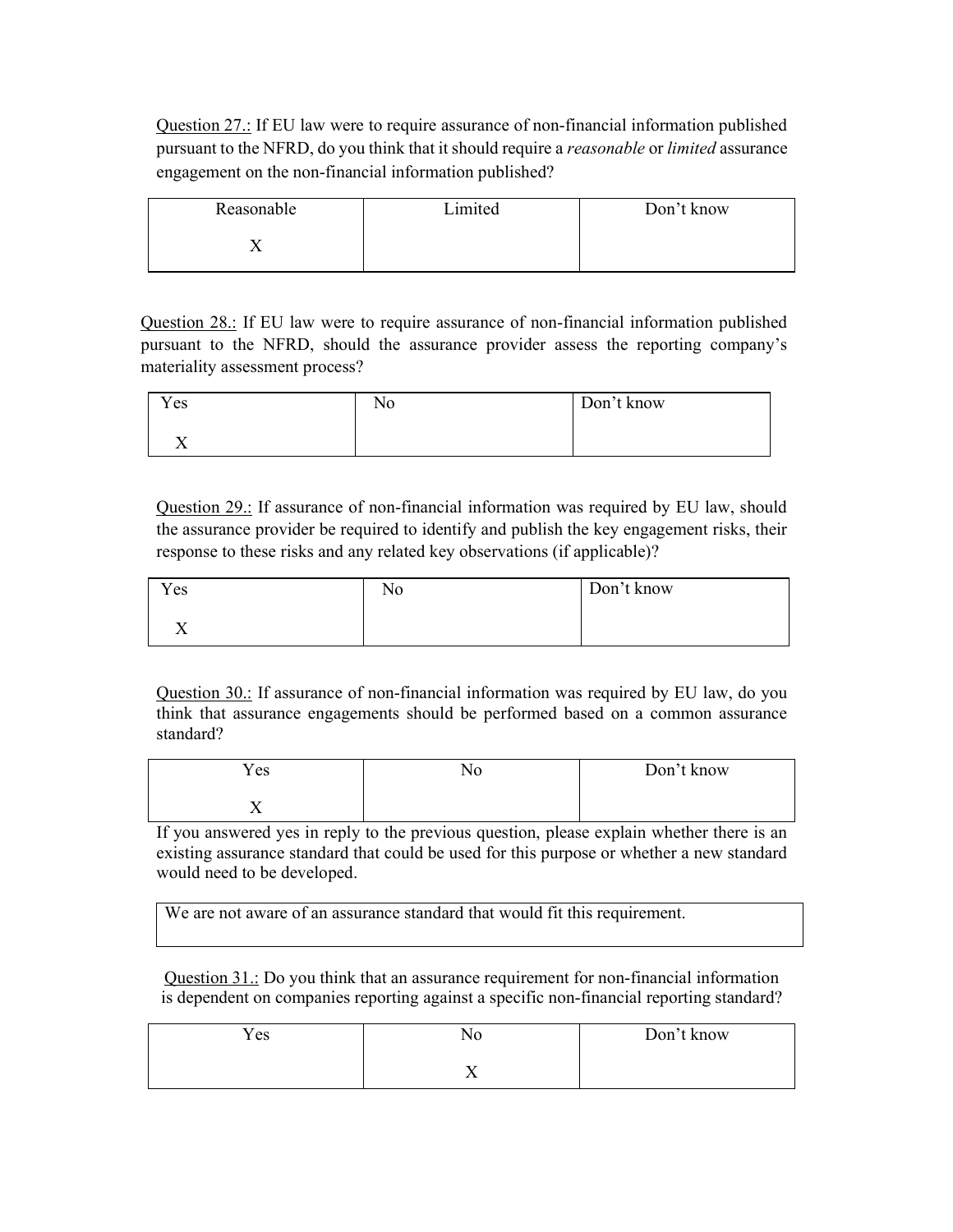Question 32.: If you publish non-financial information and that information is assured, please indicate the annual costs of such assurance.

N/A

If you provided an answer to the previous question, please describe the scope of the assurance services provided (issues covered, reasonable/limited, etc.).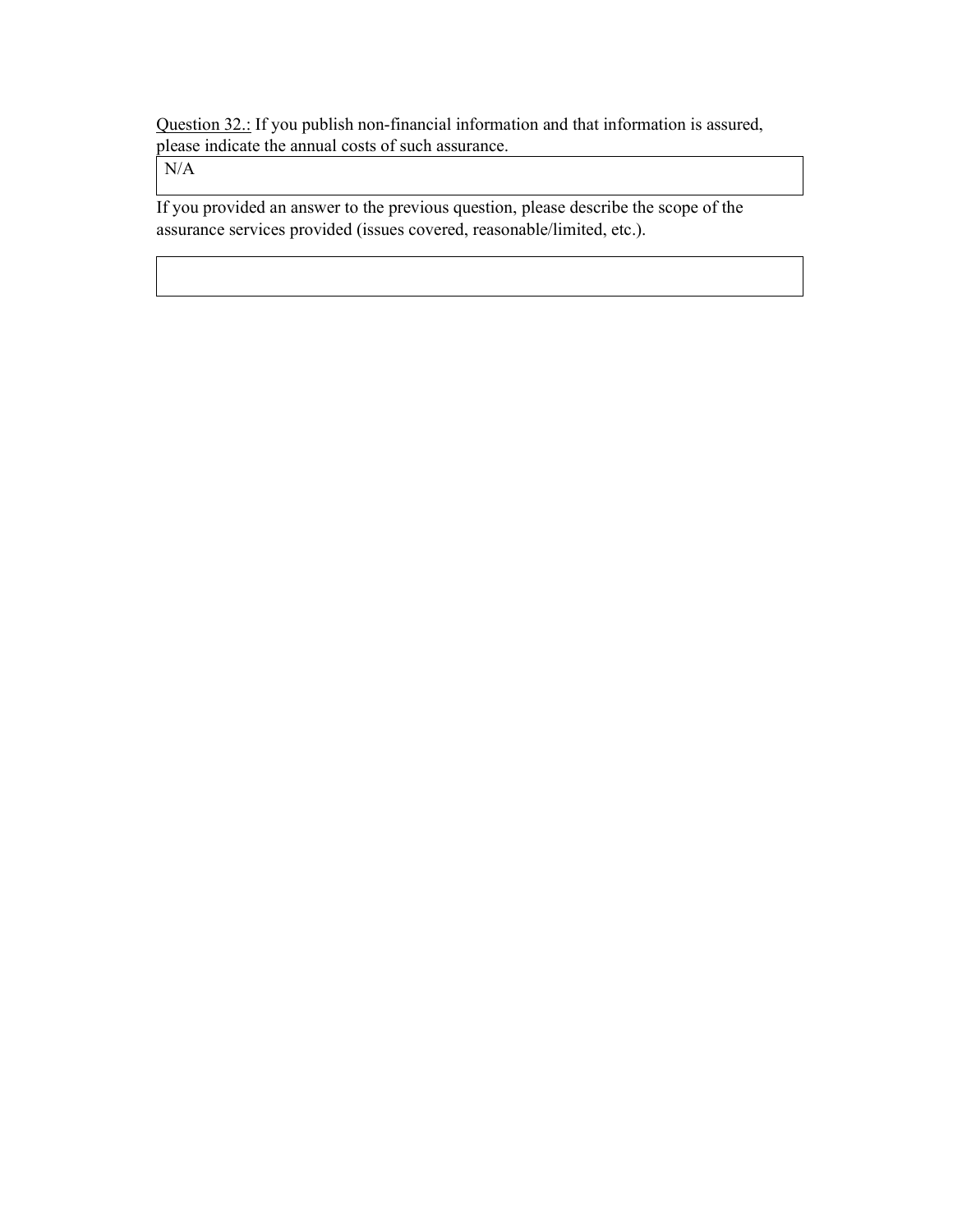- Universally agreed standards to assure against will need to be established. The development of such standards should be market-led.
- Assurance requirements for smaller companies should be dependent on cost and the use case.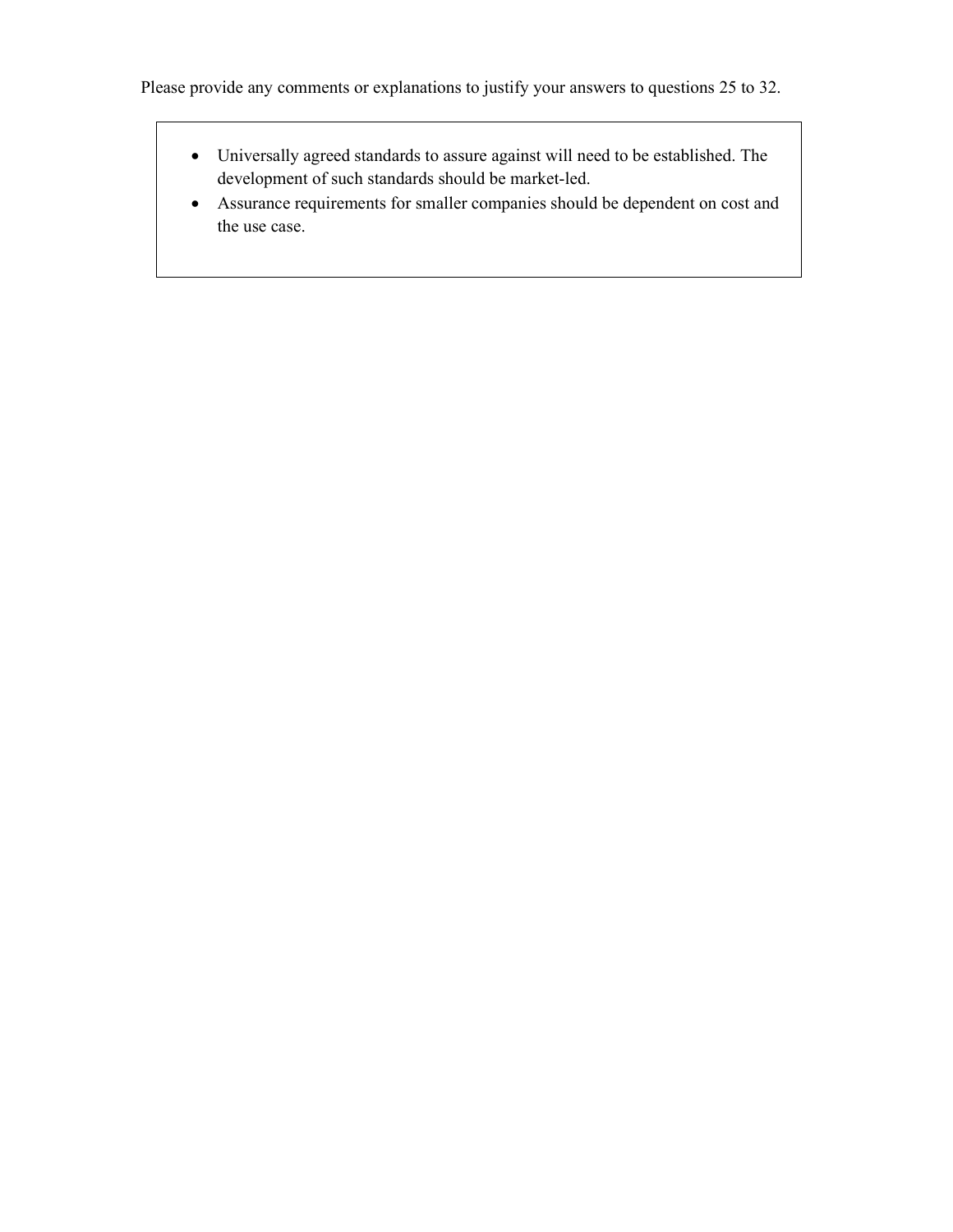#### 5. DIGITISATION

The EU has introduced a structured data standard, the European Single Electronic Format (ESEF) under the Transparency Directive. With effect from 1 January 2020 listed companies in the EU shall report their annual financial reports in XHTML (audited financial statements, management report and issuer's responsibility statements). Additionally, if the consolidated financial statements are prepared in IFRS, the XHTML document should also be tagged using iXBRL elements specified in the ESEF taxonomy. This allows the information to be machine-readable. This is expected to produce a number of benefits, including cost saving for users of annual financial reports, greater speed, reliability and accuracy of data handling, improved analysis, and better quality of information and decision-making.

Additionally, the Commission is exploring opportunities to establish a single access point for public corporate information. In this respect, the Commission expects the High-level Forum on CMU to examine this topic and formulate recommendations from the Capital Markets angle in the coming months.

Question 33.: To what extent do you agree or disagree with the following statements regarding digitalisation of non-financial information?

|                                                                                                                                |  |   |              | Don't<br>know |
|--------------------------------------------------------------------------------------------------------------------------------|--|---|--------------|---------------|
| It would be useful to require the tagging of reports<br>containing non-financial information to make them<br>machine-readable. |  |   | $\mathbf{X}$ |               |
| The tagging of non-financial information would only be<br>possible if reporting is done against standards.                     |  | X |              |               |
| All reports containing non-financial information should be<br>available through a single access point.                         |  |   | X            |               |

(1= totally disagree, 2= mostly disagree, 3= partially disagree and partially agree, 4= mostly agree,  $5 =$  totally agree)

Question 34.: Do you think that the costs of introducing tagging of non-financial information would be proportionate to the benefits this would produce?

| but not much | No, not at all $\vert$ To some extent $\vert$ To a reasonable $\vert$ Yes, to a very<br>extent | great extent | Don't know |
|--------------|------------------------------------------------------------------------------------------------|--------------|------------|
|              |                                                                                                |              |            |

Question 35.: Please provide any other comments you may have regarding the digitalisation of sustainability information:

 Having non-financial information available at a single point of access should reduce information asymmetry and cost of searching for 'hidden' data for those that don't use third party providers, although most likely most financial services firms do use such third-party data.

Please provide any comments or explanations to justify your answers to questions 33 to 35.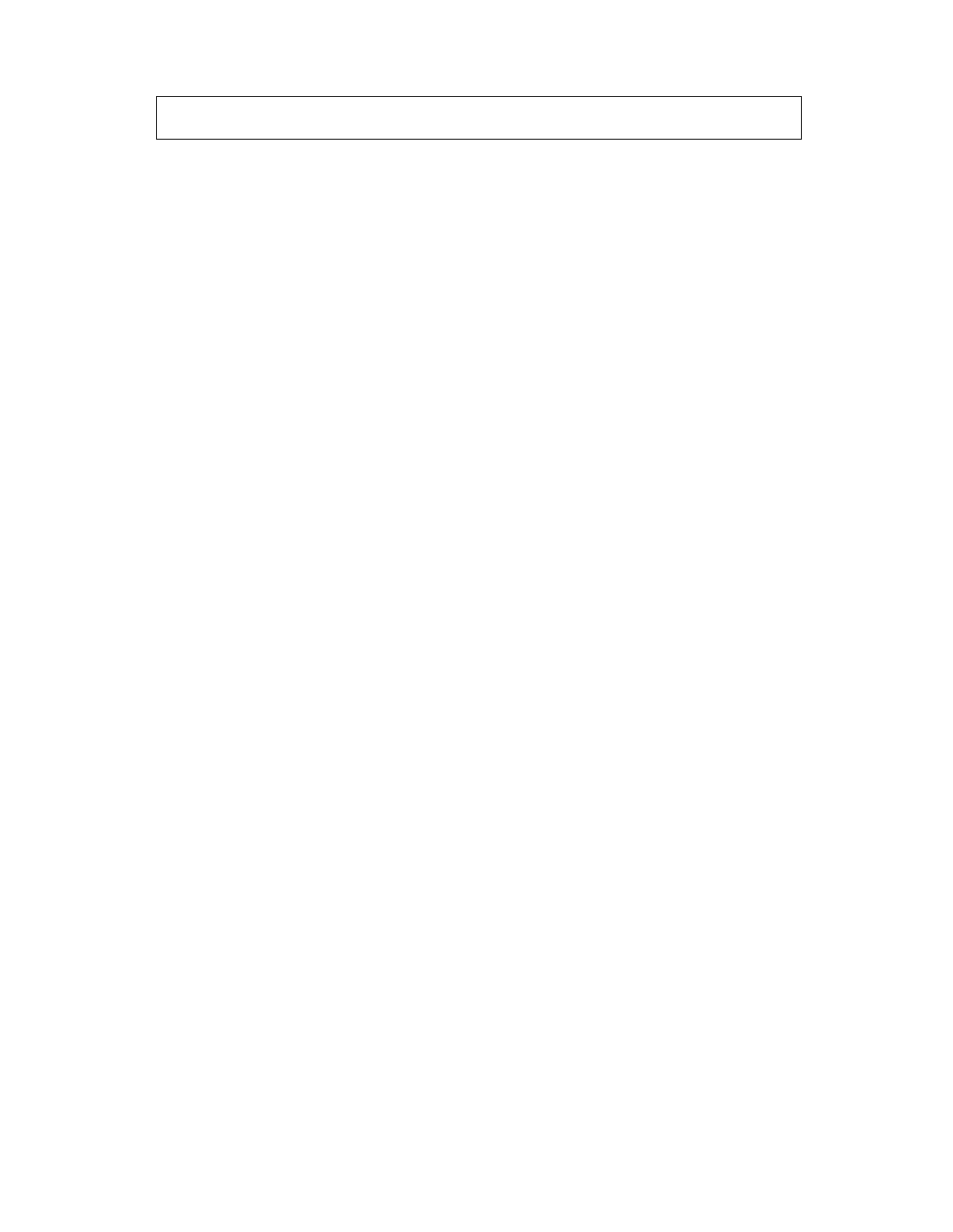#### 6. STRUCTURE AND LOCATION OF NON-FINANCIAL INFORMATION

The default requirement of the NFRD is that companies under scope shall include their nonfinancial statement in their annual management report. However, the NFRD also allows Member States to allow companies to disclose the required non-financial information in a separate report under certain conditions, and most Member States took up that option when transposing the Directive. Companies can be allowed by national legislation to publish such a report up to six months after the balance sheet date.

The publication of non-financial information in a separate report has a number of consequences, including:

- Separate reports that include non-financial information are out of the legal mandate of the national competent authorities, whose mandate over periodic reports is limited to the annual and semi-annual financial reports (which include the management report).
- Separate reports that include non-financial information are not required to be filed in the Officially Appointed Mechanisms (OAMs) designated by Member States pursuant to Article 21(2) of the Transparency Directive.

Question 36.: Other consequences may arise from the publication of the non-financial statement as part of a separate report. To what extent do you agree with the following statements:

|                                                                                                                                                                                                                                                                                                             |  |  |   | Don't<br>know |
|-------------------------------------------------------------------------------------------------------------------------------------------------------------------------------------------------------------------------------------------------------------------------------------------------------------|--|--|---|---------------|
| The option to publish the non-financial statement as<br>part of a separate report creates a significant problem<br>because the non-financial information reported by<br>companies is hard to find (e.g: it may increase search<br>costs for investors, analysts, ratings agencies and data<br>aggregators). |  |  | X |               |
| The publication of financial and non-financial information<br>in different reports creates the perception that the<br>information reported in the separate report is of secondary<br>importance and does not necessarily have implications in the<br>performance of the company.                            |  |  | X |               |

 $1=$  not at all,  $5=$  to a very great extent]

Question 37.: Do you believe that companies should be required to disclose all necessary non-financial information in the management report?

| Y es | 1 Y V | –<br>Know<br>$\sqrt{2}$<br>◡<br>◡ |
|------|-------|-----------------------------------|
|      |       |                                   |

Question 38.: If companies are allowed to publish the required non-financial information in a report that is separate from the management report, to what extent do you agree with the following approaches?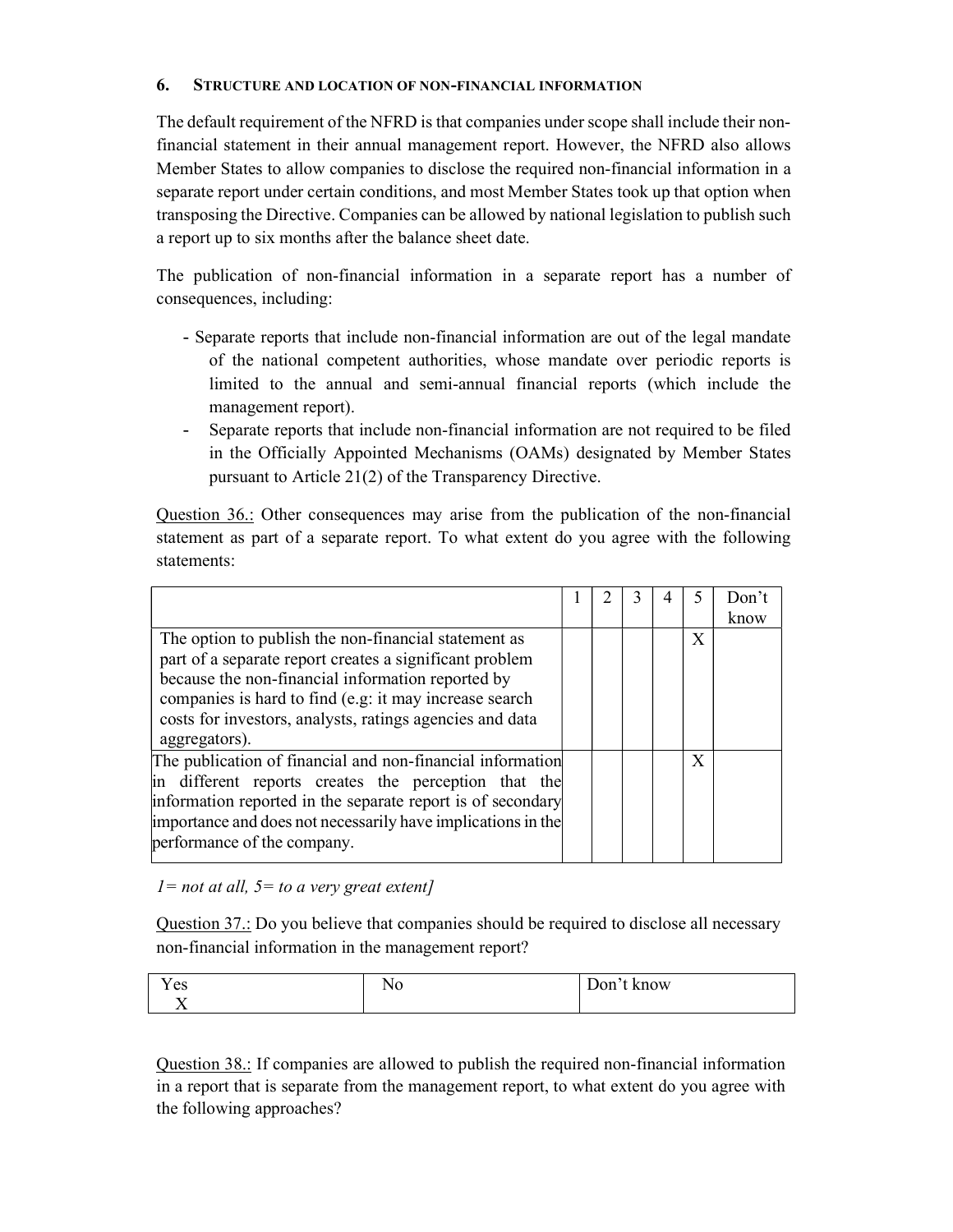|                                                                                                                                   |  |   |   | Don't<br>know |
|-----------------------------------------------------------------------------------------------------------------------------------|--|---|---|---------------|
| Legislation should be amended to ensure proper<br>supervision of information published in separate<br>reports.                    |  |   | X |               |
| Legislation should be amended to require companies<br>to file the separate report with Officially Appointed<br>Mechanisms (OAMs). |  | Χ |   |               |
| Legislation should be amended to ensure the same<br>publication date for management report and the separate<br>report.            |  |   | X |               |

(1= totally disagree, 2= mostly disagree, 3= partially disagree and partially agree,  $4=$ mostly agree,  $5 =$  totally agree)

Please provide any comments regarding the location of reported non-financial information.

As noted earlier, we think financially material issues (and the company's strategic response to them) should be included in the main report. We suggest this should be achieved by requiring companies disclose how they have come to conclusions about what is financially material and what is not in relation to a core set of issues/metrics – with any other information captured under the double materiality banner published in a supplementary report.

The management report, including the non-financial statement, aims to provide a company's stakeholders with the information necessary to understand the company's development, performance, position and impact. Some non-financial information is also reported in the corporate governance statement, which is also part of the management report.

Question 39.: Do you consider that the current segregation of non-financial information in separate non-financial and corporate governance statements within the management report provides for effective communication with users of company reports?

| No, not at all $\vert$ To some extent $\vert$ To a reasonable<br>but not much | Extent | Yes, to a very<br>great extent | Don't know |
|-------------------------------------------------------------------------------|--------|--------------------------------|------------|
|                                                                               |        |                                |            |

Please provide any comments or explanations to justify your answers to questions 36 to 39.

Our responses above, in particular to q36, pertain to "material" information, not necessary to information about a company's "impact".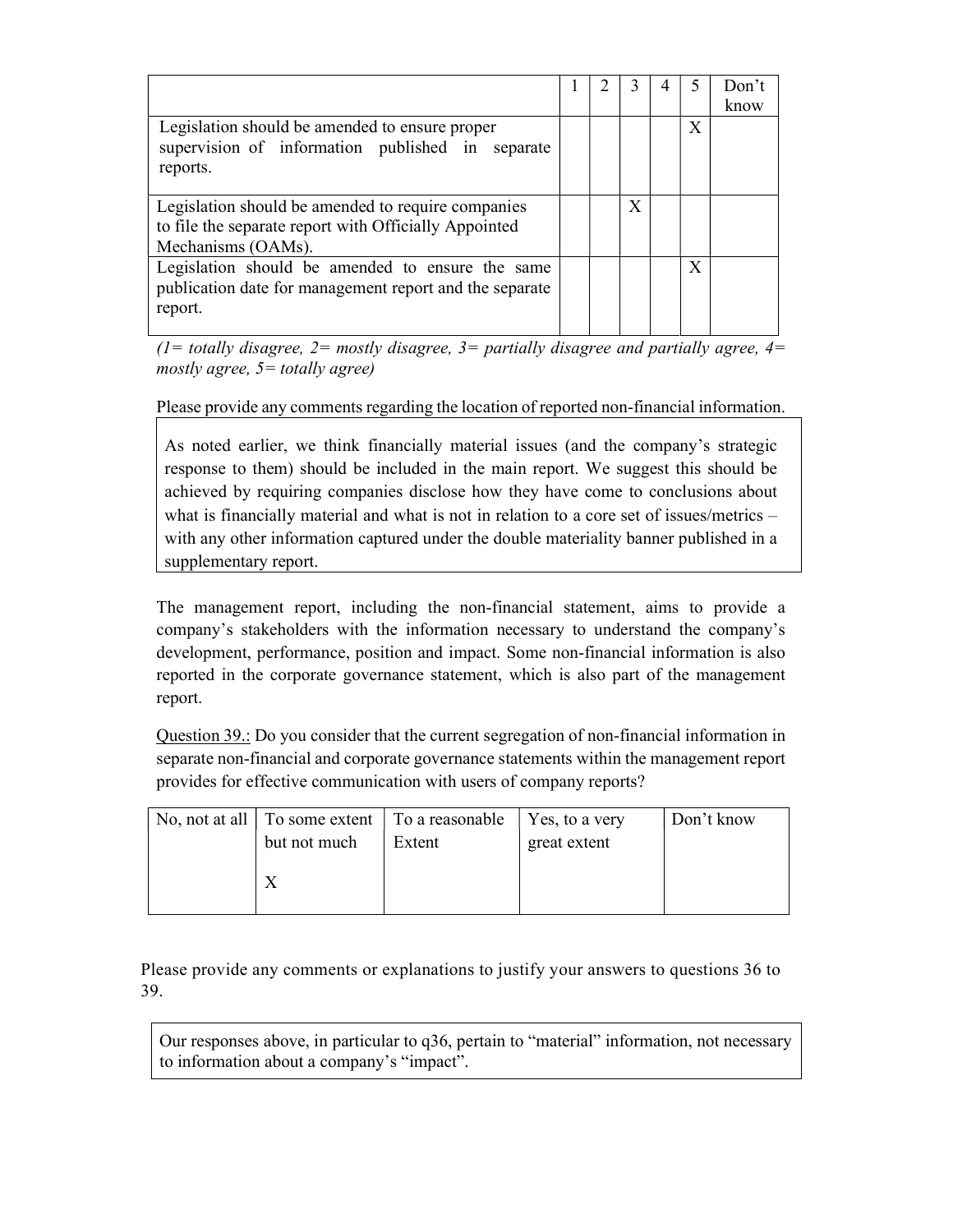#### 7. PERSONAL SCOPE (WHICH COMPANIES SHOULD DISCLOSE)

The NFRD currently applies to large Public-Interest Entities (PIEs) with more than 500 employees. In practice this means large companies with securities listed in EU regulated markets, large banks (whether listed or not) and large insurance companies (whether listed or not) – all provided that they have more than 500 employees.

The Accounting Directive defines large undertakings as those that exceed at least two of the three following criteria:

(a)balance sheet total: EUR 20 000 000; (b)net turnover: EUR 40 000 000; (c)average number of employees during the financial year: 250.

Some Member States have extended the personal scope of the NFRD by lowering the threshold to 250 employees, in effect capturing all large PIEs.

Companies that are a subsidiary of another company are exempt from the reporting requirements of the NFRD if their parent company publishes the necessary non-financial information at consolidated level in accordance with the NFRD.

There are a number of potential arguments to support the extension of the personal scope of the NFRD:

- Changes in the legislative framework: following the adoption of the Regulation on sustainability-related disclosure in the financial services sector and of the Taxonomy Regulation, investors may require non-financial information from a broader range of investees in order to comply with their own sustainability-related reporting requirements.
- Large unlisted companies can have significant impacts on society and the environment. There may therefore be no *a priori* reason to differentiate between listed and non-listed companies in this respect. In addition, the difference in treatment between listed and non-listed companies in this regard may serve as a disincentive for companies to become listed, and therefore undermine the attractiveness of capital markets.
- Exempting PIEs that are subsidiaries limits the information about impacts on society and the environment, thus undermining the ability of stakeholders of such exempted subsidiaries to hold them accountable for their impacts on society and the environment, especially at local and national level.

Question  $40$ .: If the scope of the NFRD were to be broadened to other categories of PIEs, to what extent would you agree with the following approaches?

|                                                          |  |  | Don't |
|----------------------------------------------------------|--|--|-------|
|                                                          |  |  | know  |
| Expand scope to include all EU companies with securities |  |  |       |
| listed in regulated markets, regardless of their size.   |  |  |       |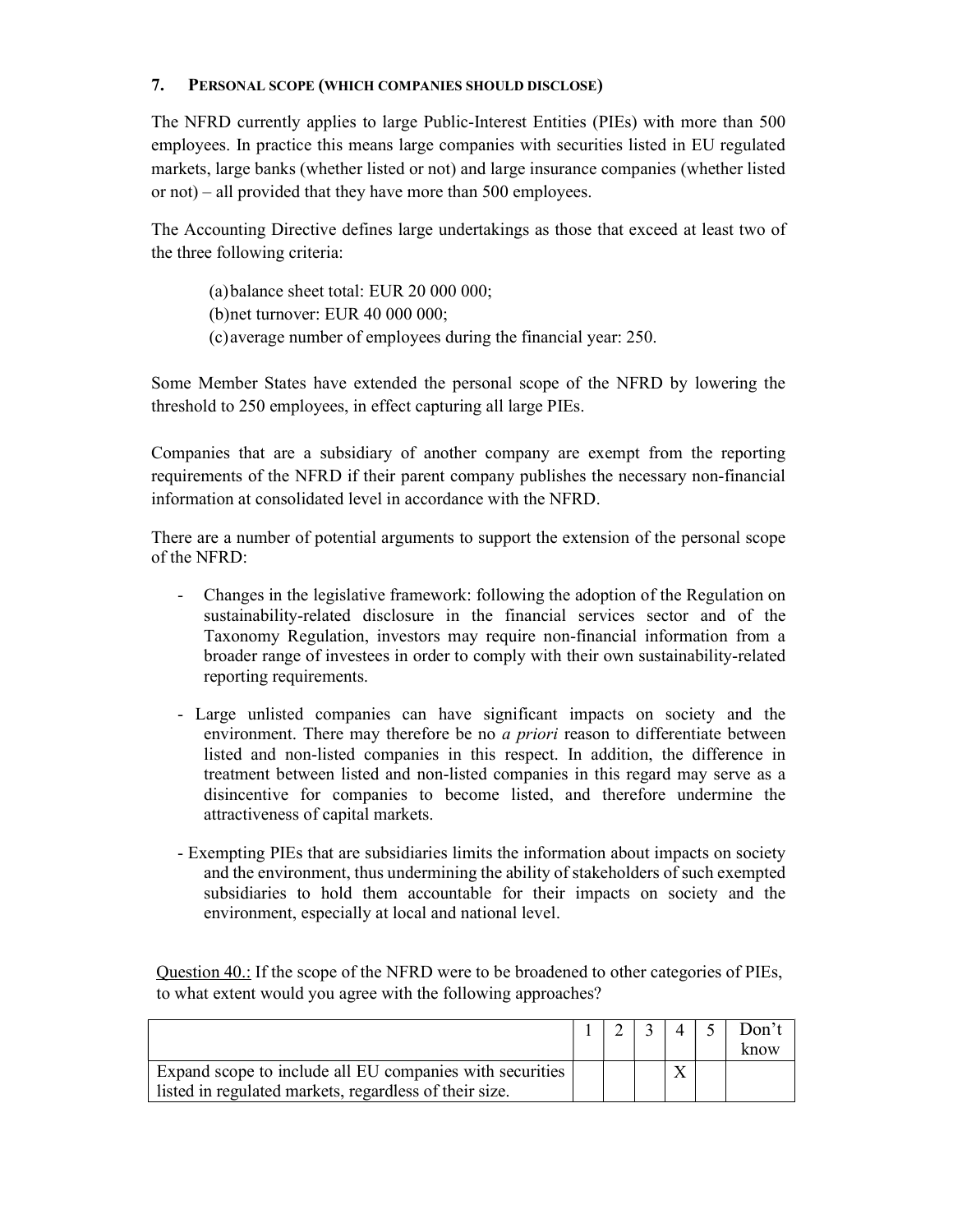| Expand scope to include all <i>large</i> public interest entities<br>(aligning the size criteria with the definition of <i>large</i><br><i>undertakings</i> set out in the Accounting Directive: 250 |  |  |  |
|------------------------------------------------------------------------------------------------------------------------------------------------------------------------------------------------------|--|--|--|
| instead of 500 employee threshold).                                                                                                                                                                  |  |  |  |
| Expand scope to include <i>all</i> public interest                                                                                                                                                   |  |  |  |
| entities, regardless of their size.                                                                                                                                                                  |  |  |  |

 $(1=$  totally disagree,  $2=$  mostly disagree,  $3=$  partially disagree and partially agree,  $4=$ mostly agree,  $5 =$  totally agree)

Question 41.: If the scope of the NFRD were to be broadened to non-PIEs, to what extent would you agree with the following approaches?

|                                                                                                                                                                           |  |   |   |   | Don't<br>know |
|---------------------------------------------------------------------------------------------------------------------------------------------------------------------------|--|---|---|---|---------------|
| Expand the scope to include <i>large non-listed</i> companies.                                                                                                            |  |   |   | X |               |
| Remove the exemption for companies that are<br>subsidiaries of a parent company that reports non-<br>financial information at group level in accordance<br>with the NFRD. |  |   | X |   |               |
| Expand the scope to include large companies established<br>in the EU but listed outside the EU.                                                                           |  |   |   | X |               |
| Expand the scope to include large companies not<br>established in the EU that are listed in EU<br>regulated markets.                                                      |  |   |   | X |               |
| Expand scope to include <i>all</i> limited liability<br>companies regardless of their size.                                                                               |  | Χ |   |   |               |

 $(1=$  totally disagree,  $2=$  mostly disagree,  $3=$  partially disagree and partially agree,  $4=$ mostly agree,  $5 =$  totally agree)

Question 42.: If non-listed companies were required to disclose non-financial information, do you consider that there should be a specific competent authority in charge of supervising their compliance with that obligation?

| Yes | NO | Don't know |
|-----|----|------------|
|     |    |            |

If yes, please specify who in your opinion should carry out this task (National Competent Authorities, European Supervisory Authorities, other...) and how.

National Competent Authorities would be most appropriate.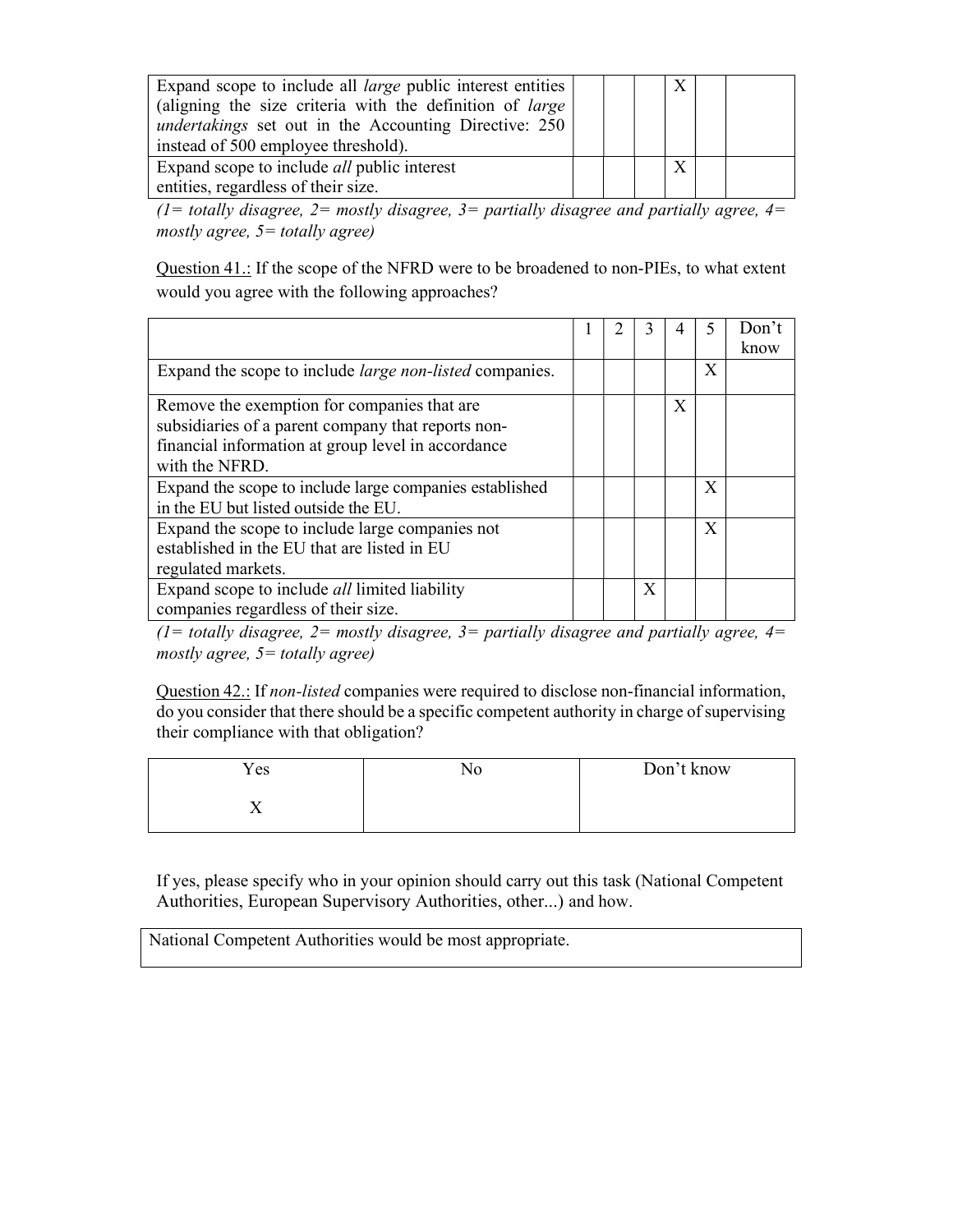Due to the nature of their activities, credit institutions and insurance undertakings have larger balance sheets than non-financial corporations. Hence, the vast majority of such institutions will exceed the balance sheet threshold in the definition of large undertakings set-out in the Accounting Directive. Moreover, the application of some public disclosure requirement of EU prudential regulation for credit institutions and insurance undertakings is defined based on various size thresholds.

For example:

- the Regulation on prudential requirements for credit institutions and investment firms includes in its definition of large credit institutions those with a total value of assets equal to or greater than EUR 30 billion;
- the same Regulation defines small and non-complex institutions as those that have EUR 5 billion or less total assets;
- the consultation paper published by EIOPA in October 2019 proposes to revise article 4 thresholds of Solvency II (below which entities are excluded from the scope of Solvency II), doubling the thresholds related to the technical provisions (from EUR 25M provisions to EUR 50M) and allowing Member States to set the threshold referring to premium income between the current EUR 5M and until a maximum of EUR 25M.

Question 43.: To what extent do you agree with the following statements relating to possible changes of the personal scope of the NFRD for financial institutions?

|                                                            |   |  | Don't |
|------------------------------------------------------------|---|--|-------|
|                                                            |   |  | know  |
| The threshold criteria for determining which banks have to | X |  |       |
| comply with the NFRD provisions should be different        |   |  |       |
| from those used by Non-Financial Corporates.               |   |  |       |
|                                                            |   |  |       |
| The threshold criteria for determining which insurance     | X |  |       |
| undertakings have to comply with the NFRD provisions       |   |  |       |
| should be different from those used by Non-Financial       |   |  |       |
| Corporates.                                                |   |  |       |
|                                                            |   |  |       |

 $(1=$  totally disagree,  $2=$  mostly disagree,  $3=$  partially disagree and partially agree,  $4=$ mostly agree,  $5 =$  totally agree)

Please provide any comments or explanations to justify your answers to questions 40 to 43.